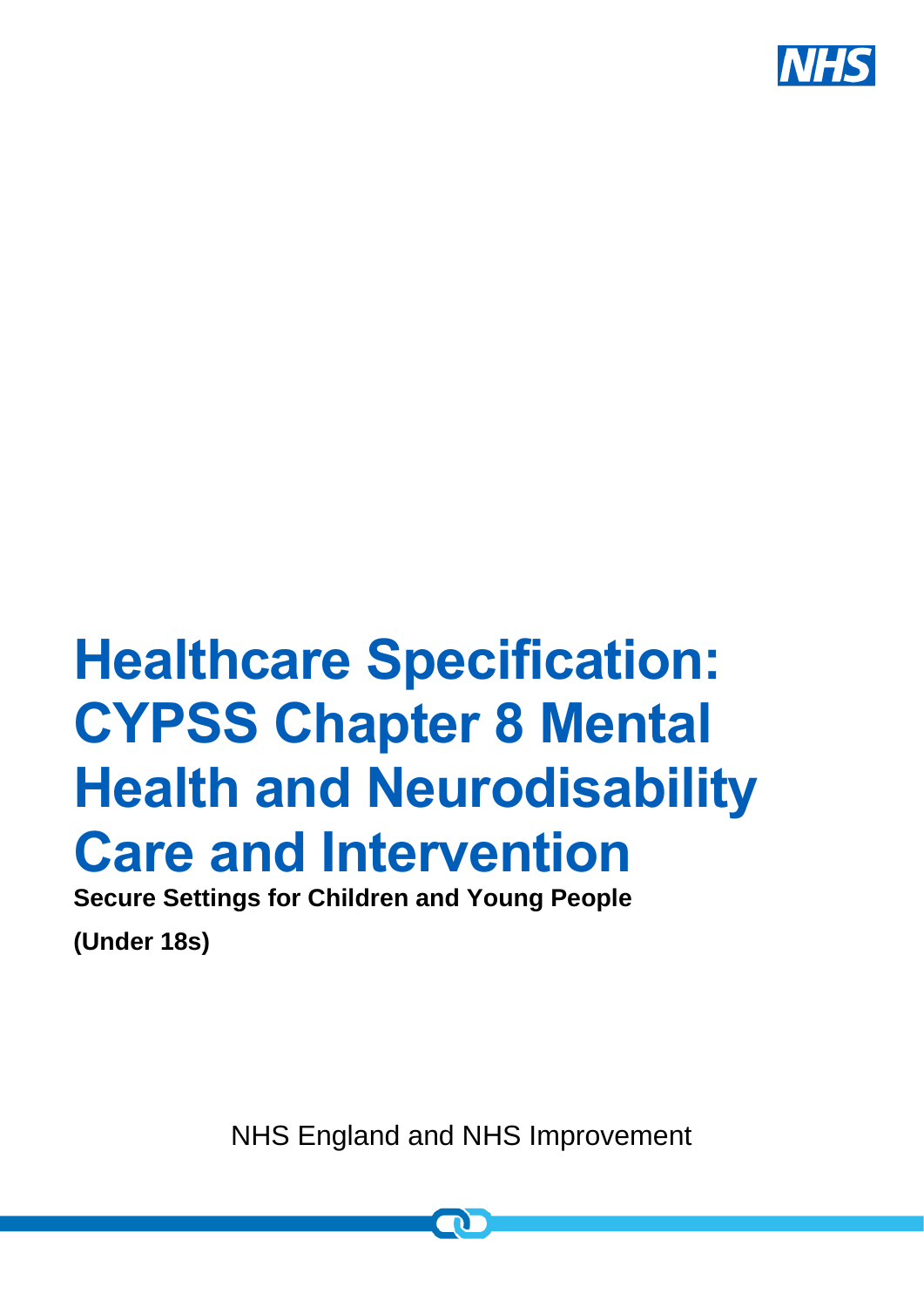## **Healthcare Specification: CYPSS Chapter 8 Mental Health and Neurodisability Care and Intervention**

## **Secure Settings for Children and Young People (Under 18s)**

Publishing approval number: 000566

Version number: 1.0

First published: January 2020

Prepared by: Sue Sylvester and Emily Nicol

This information can be made available in alternative formats, such as easy read or large print, and may be available in alternative languages, upon request. Please contact Emily Nicol at [Emily.nicol@nhs.net.](mailto:Emily.nicol@nhs.net)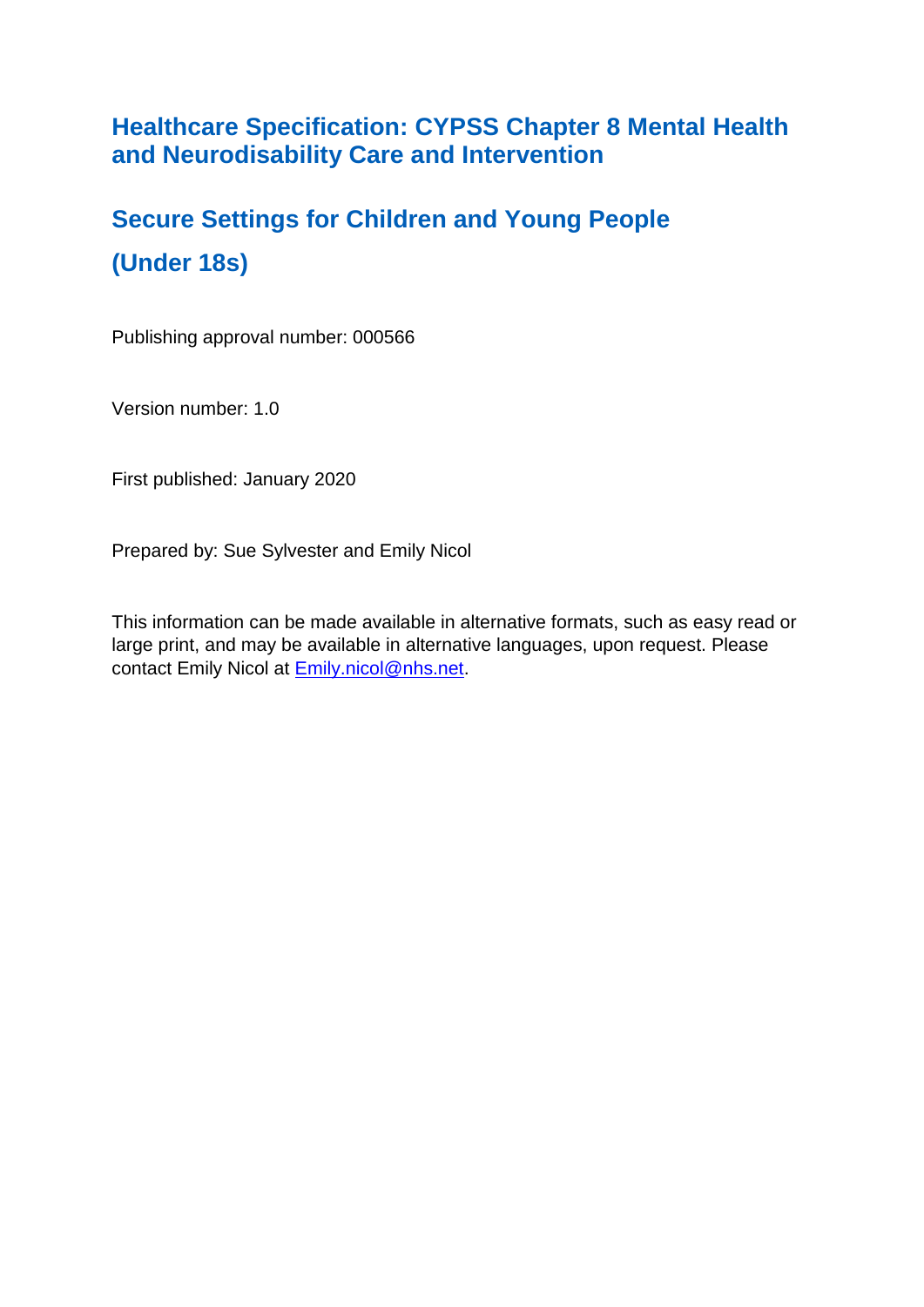### **Introduction**

**Healthcare Specification for Services for Children and Young People (Under 18s) in Secure Settings. Emotional and Mental Health within a Framework for Integrated Care (SECURE STAIRS).** 

**CYPSS Standard 8: Mental Health and Neurodisability Care and Intervention** 

<http://www.rcpch.ac.uk/cypss>

**The Overarching Specification should be read and incorporated in any tender, alongside this document.**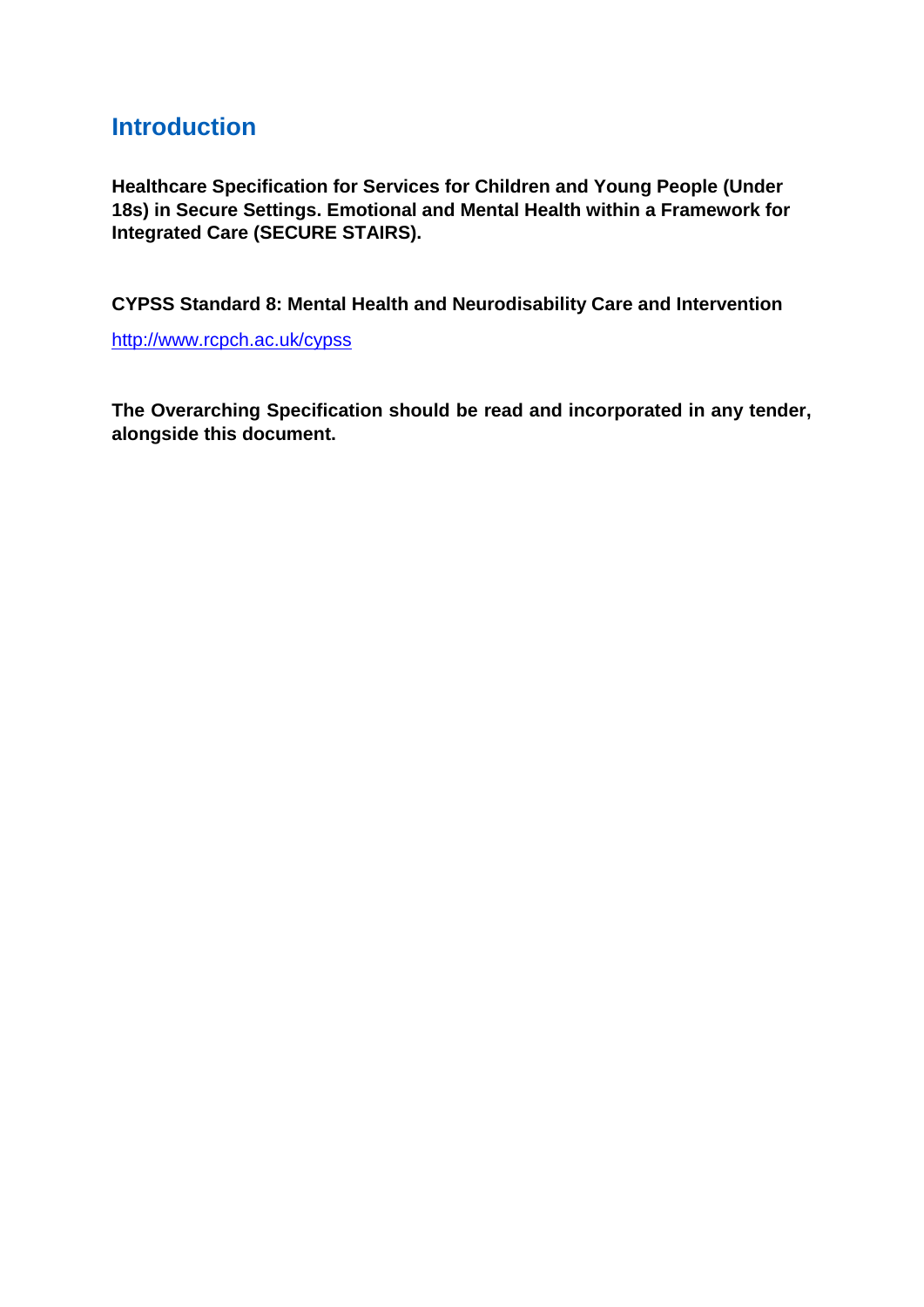| <b>Relevant</b><br>outcomes<br>frameworks |                        | Children and young people's health outcomes framework (Jan 2014)<br>Available at: http://fingertips.phe.org.uk/profile/cyphof                                                                                   |
|-------------------------------------------|------------------------|-----------------------------------------------------------------------------------------------------------------------------------------------------------------------------------------------------------------|
|                                           |                        | Report of the children and young people's health outcomes forum - Mental Health Sub Group (July 2012)<br>https://www.gov.uk/government/uploads/system/uploads/attachment_data/file/216853/CYP-Mental-Health.pdf |
|                                           |                        | <b>NHS Outcomes Framework Domains and Indicators</b><br>https://files.digital.nhs.uk/80/C2138A/nhs-out-fram-ind-nov-18-pub-sched.pdf                                                                            |
|                                           | Domain 1               | Preventing people from dying prematurely<br>Indicator/outcome                                                                                                                                                   |
|                                           |                        | • 1a.ii Potential years of life lost (PYLL) from causes considered amenable to healthcare – children<br>and young people                                                                                        |
|                                           | Domain 2               | Enhancing quality of life for people with long term conditions                                                                                                                                                  |
|                                           | Domain 3               | Helping people to recover from episodes of ill health or following injury                                                                                                                                       |
|                                           | Domain 4               | Ensuring people have a positive experience of care                                                                                                                                                              |
|                                           |                        | • 4.8 Improving children and young people's experience of healthcare                                                                                                                                            |
|                                           | Domain 5               | Treating and caring for people in a safe environment and protecting them from avoidable harm                                                                                                                    |
|                                           |                        | <b>Public Health Outcomes Framework</b><br>https://assets.publishing.service.gov.uk/government/uploads/system/uploads/attachment_data/file/750626/Table_of_PHOF_upda                                            |
|                                           | tes November 2018.pdf  |                                                                                                                                                                                                                 |
|                                           | Domain 1               | Improving the wider determinants of health                                                                                                                                                                      |
|                                           | Domain 2               | <b>Health improvement</b><br>Indicator/outcomes:                                                                                                                                                                |
|                                           |                        | Hospital admissions and A&E attendances for accidental and unintended injuries, and non-<br>$\bullet$<br>accidental injuries, neglect and maltreatment in children and young people                             |
|                                           | Domain 3               | <b>Health protection</b>                                                                                                                                                                                        |
|                                           | Domain 4               | Healthcare, public health and preventing premature mortality<br>Indicator/outcomes:<br>Mortality in children and young people (link to NHS Outcomes Framework Domain 1)<br>$\bullet$                            |
|                                           |                        | • Suicide                                                                                                                                                                                                       |
|                                           | under 18 years of age. | N.B. The terms "child" or "children" will be used throughout this specification to include all children and young people                                                                                        |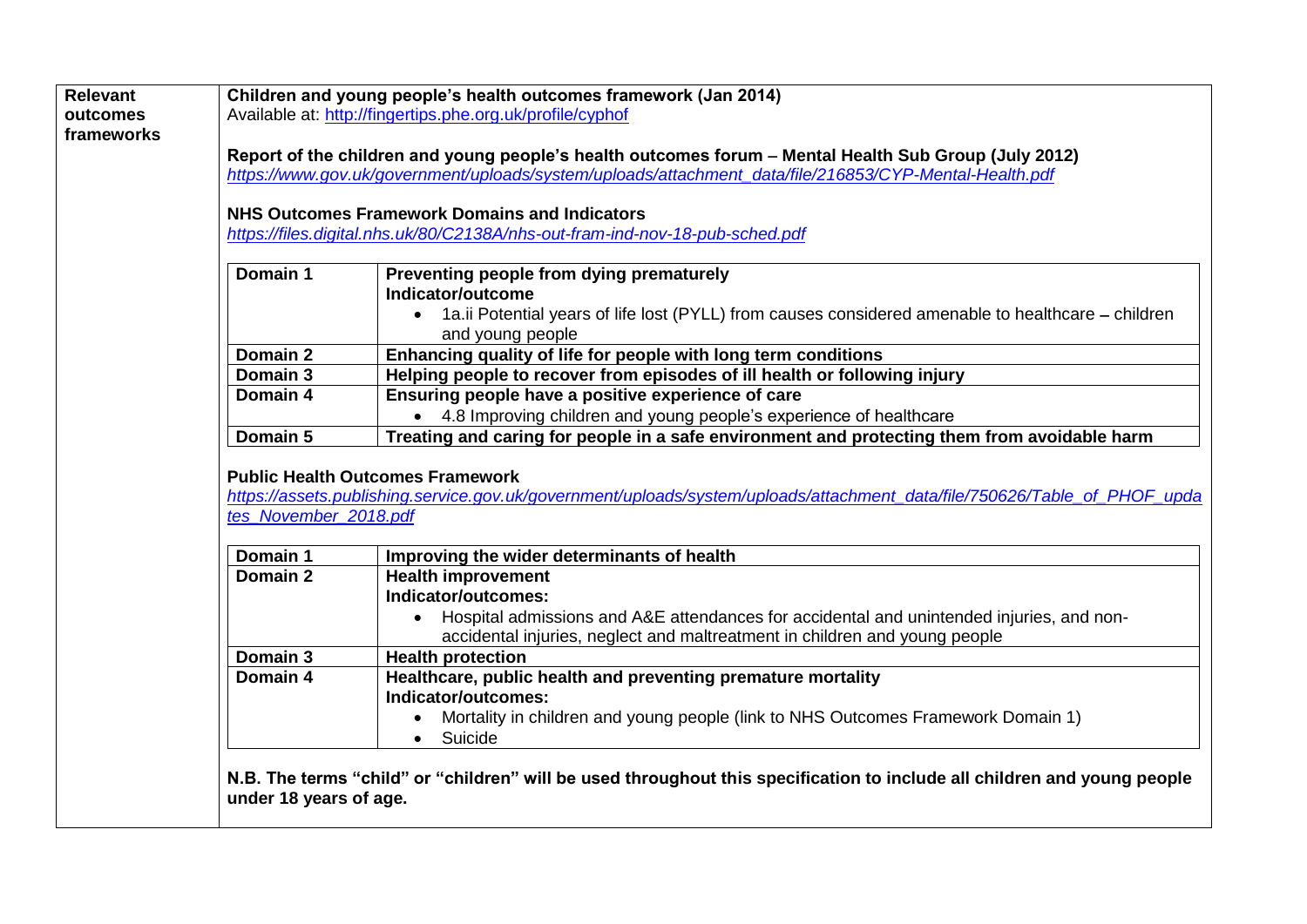| <b>Outcomes</b>                   | Safeguarding of and improvement in the mental health and emotional wellbeing of all children within the secure setting                        |
|-----------------------------------|-----------------------------------------------------------------------------------------------------------------------------------------------|
| expected from<br>service delivery | including:                                                                                                                                    |
|                                   | o Prevention or reduction of morbidity associated with mental health and learning disability.                                                 |
|                                   | Reduction in children engaging in behaviours that resulted in them entering the secure estate and any other potentially<br>$\bullet$          |
|                                   | harmful behaviour, including but not restricted to, aggression/violence towards others and/or self-harm, during their stay in                 |
|                                   | the setting.                                                                                                                                  |
|                                   | Reduction in likelihood of children engaging in behaviours that resulted in them entering the secure estate and any other                     |
|                                   | potentially harmful behaviour including, but not restricted to, aggression/violence towards others, self-harm and substance                   |
|                                   | misuse, on their return to the community.                                                                                                     |
|                                   | Reduction in vulnerability to all forms of exploitation including, but not limited to, sexual exploitation and criminal<br>$\bullet$          |
|                                   | exploitation.                                                                                                                                 |
|                                   | Shared psychologically informed, multi-factorial formulation (child's story) developed for every child (to include information<br>$\bullet$   |
|                                   | from the Comprehensive Health Assessment Tool (CHAT) and where indicated, a neuropsychological assessment) to                                 |
|                                   |                                                                                                                                               |
|                                   | facilitate a shared understanding of the activators of issues that led to entry into the secure estate.                                       |
|                                   | Children to contribute, and have access, to the development of the multi-factorial formulation to enable an understanding<br>$\bullet$        |
|                                   | of individual activators which increase the likelihood of them engaging in potentially harmful behaviour.                                     |
|                                   | Bespoke intervention plans (across disciplines, ranging from care and education staff-led interventions to specialist<br>$\bullet$            |
|                                   | mental health interventions) in place for each child based on their individual formulation, current guidelines, evidence                      |
|                                   | base and sequenced according to risk/need.                                                                                                    |
|                                   | Clear "destination-targets" identified collaboratively from the multi-factorial formulation and sustainability planning from the<br>$\bullet$ |
|                                   | outset, to maintain goals upon transition to the community, another secure setting or the adult secure estate, related to                     |
|                                   | the reason(s) for entry into the secure estate.                                                                                               |
|                                   | Improvement in health, social and family functioning to further reduce the likelihood of the child engaging in potentially<br>$\bullet$       |
|                                   | harmful behaviour following transition to the community, to include direct work with families/carers (wherever possible).                     |
|                                   | Where this is not possible, the Youth Offending Team should be engaged.                                                                       |
|                                   | Access for all children, their families and carers to professionals experienced in child and adolescent mental health in the                  |
|                                   | secure setting as required throughout their stay.                                                                                             |
|                                   | Embedded mental health practitioners at each secure setting offering increased support to staff and children.                                 |
|                                   | Examples include:                                                                                                                             |
|                                   | o High visibility and availability of mental health trained staff;                                                                            |
|                                   |                                                                                                                                               |
|                                   | A point of contact and a resource for secure setting staff and children at the secure setting;<br>$\circ$                                     |
|                                   | Providing informal support/ reflection/ training to secure setting staff through increased integrated MDT working;<br>$\circ$                 |
|                                   | Increasing confidence amongst secure setting staff in managing complex behaviours;<br>$\circ$                                                 |
|                                   | Working collaboratively, knowing a particular group of children in detail, becoming experts in how those children                             |
|                                   | function within the secure setting and developing relationships that can be used as vehicles of change.                                       |
|                                   | Continuity of care and plans for sustaining gains for children both entering and leaving secure settings through clear<br>$\bullet$           |
|                                   | CHAT discharge plans, named healthcare leads/Care Programme Approach co-ordination, to include pre-transition                                 |
|                                   | engagement with community services where required.                                                                                            |
|                                   | Where transition is to adult services, a comprehensive transition plan to be in place, to include pre-transition engagement<br>$\bullet$      |
|                                   | with adult services.                                                                                                                          |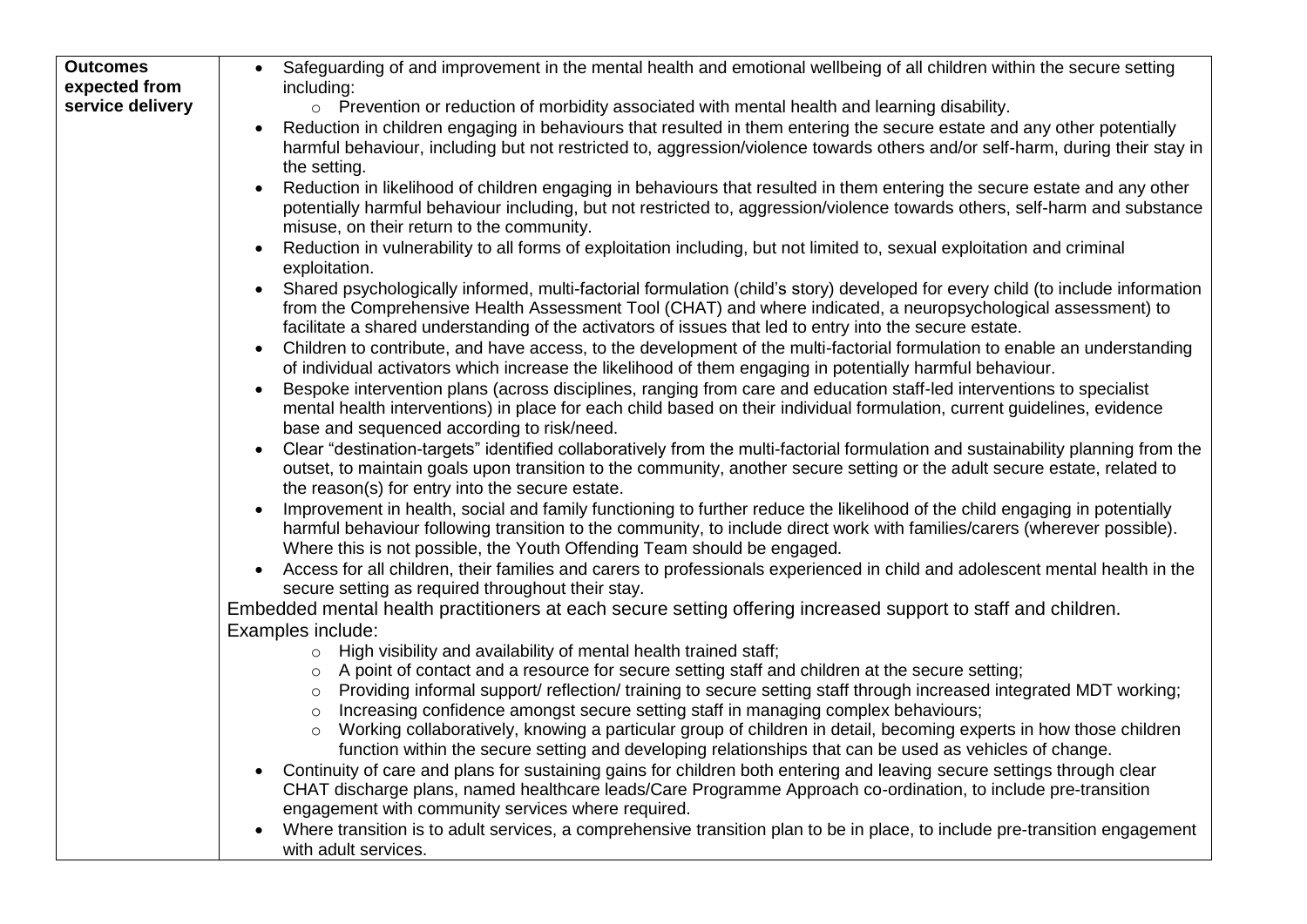|                                     | $\bullet$<br>$\bullet$ | Healthcare staff contribute to the recruitment, development and sustaining of an emotionally resilient secure setting<br>staffing group able to work effectively and compassionately with highly challenging children.<br>Healthcare staff providing training, supervision, reflective practice and support to health and non-health staff to improve<br>the mental health and wellbeing of all children, as detailed in the secure setting's comprehensive mental health and<br>neurodisability strategy.                                                                                                                                                                                                                                                                                                                                                                                                                                                                                                                                                                                                                                        |  |
|-------------------------------------|------------------------|---------------------------------------------------------------------------------------------------------------------------------------------------------------------------------------------------------------------------------------------------------------------------------------------------------------------------------------------------------------------------------------------------------------------------------------------------------------------------------------------------------------------------------------------------------------------------------------------------------------------------------------------------------------------------------------------------------------------------------------------------------------------------------------------------------------------------------------------------------------------------------------------------------------------------------------------------------------------------------------------------------------------------------------------------------------------------------------------------------------------------------------------------|--|
|                                     |                        | The SECURE STAIRS key principles and outcomes are outlined below.                                                                                                                                                                                                                                                                                                                                                                                                                                                                                                                                                                                                                                                                                                                                                                                                                                                                                                                                                                                                                                                                                 |  |
|                                     |                        | Whilst 'SECURE' elements focus on staff and establishing and maintaining effective foundations, 'STAIRS' outlines<br>the key elements of a child's pathway whilst they are placed in the secure setting.                                                                                                                                                                                                                                                                                                                                                                                                                                                                                                                                                                                                                                                                                                                                                                                                                                                                                                                                          |  |
|                                     |                        | • S – Staff with the skill sets appropriate to the interventions that are needed.<br>• E - Emotionally resilient staff who are able to remain child-centred in the face of challenging behaviour.<br>• C - Cared for staff; through supervision and support.<br>. U - Understanding across the secure setting of child development, attachment, trauma and other key theories.<br>• R – Reflective system; staff who are able to consider the impact of trauma at all levels.<br>• E – "Every Interaction Matters"; a whole system approach.                                                                                                                                                                                                                                                                                                                                                                                                                                                                                                                                                                                                      |  |
|                                     | specified.             | • S – Scoping: The presenting situation is assessed with clarity around the child's pathway and life narrative.<br>. T - Targets: Staff, children and the "home" environment agree on goals for the child's time within the secure setting.<br>• A - Activators: All children have an agreed psycho-bio-social, developmentally informed, multi-factorial formulation<br>(understanding not based on diagnosis) that clarifies what activates problems for the child.<br>• I – Interventions: Specialist and core interventions, driven by the formulation and incorporating the risk assessment.<br>Ensuring interventions are tailored to each child's risks and needs, with content, intensity and timing of the intervention<br>• R – Review and revise: Clear "real-life" outcome monitoring by the secure setting and "home", including frequency and<br>severity of high risk behaviours and of movement towards goals, regularly evaluated using a formulation-based approach<br>at multi-disciplinary reviews.<br>• S – Sustain: Sustainability planning from outset around maintaining goals on transition to "home" or other services. |  |
| <b>Indicators of</b><br>performance |                        | Indicators of performance:                                                                                                                                                                                                                                                                                                                                                                                                                                                                                                                                                                                                                                                                                                                                                                                                                                                                                                                                                                                                                                                                                                                        |  |
|                                     | Indicator              | Description                                                                                                                                                                                                                                                                                                                                                                                                                                                                                                                                                                                                                                                                                                                                                                                                                                                                                                                                                                                                                                                                                                                                       |  |
|                                     | <b>D06K01</b>          | The % of referrals to specialist mental health provision                                                                                                                                                                                                                                                                                                                                                                                                                                                                                                                                                                                                                                                                                                                                                                                                                                                                                                                                                                                                                                                                                          |  |
|                                     | <b>D06K02</b>          | The % of referrals to specialist mental health provision and accepted onto the caseload                                                                                                                                                                                                                                                                                                                                                                                                                                                                                                                                                                                                                                                                                                                                                                                                                                                                                                                                                                                                                                                           |  |
|                                     | <b>D06K03</b>          | The % of children on the specialist mental health caseload who have a structured management plan                                                                                                                                                                                                                                                                                                                                                                                                                                                                                                                                                                                                                                                                                                                                                                                                                                                                                                                                                                                                                                                  |  |
|                                     | D06K04.1               | The % of children with Acquired Brain Injury (inc TBI)                                                                                                                                                                                                                                                                                                                                                                                                                                                                                                                                                                                                                                                                                                                                                                                                                                                                                                                                                                                                                                                                                            |  |
|                                     | D06K04.2               | The % of children with Autistic Spectrum Disorder                                                                                                                                                                                                                                                                                                                                                                                                                                                                                                                                                                                                                                                                                                                                                                                                                                                                                                                                                                                                                                                                                                 |  |
|                                     | D06K04.3               | The % of children with Learning Difficulties/Educational Needs                                                                                                                                                                                                                                                                                                                                                                                                                                                                                                                                                                                                                                                                                                                                                                                                                                                                                                                                                                                                                                                                                    |  |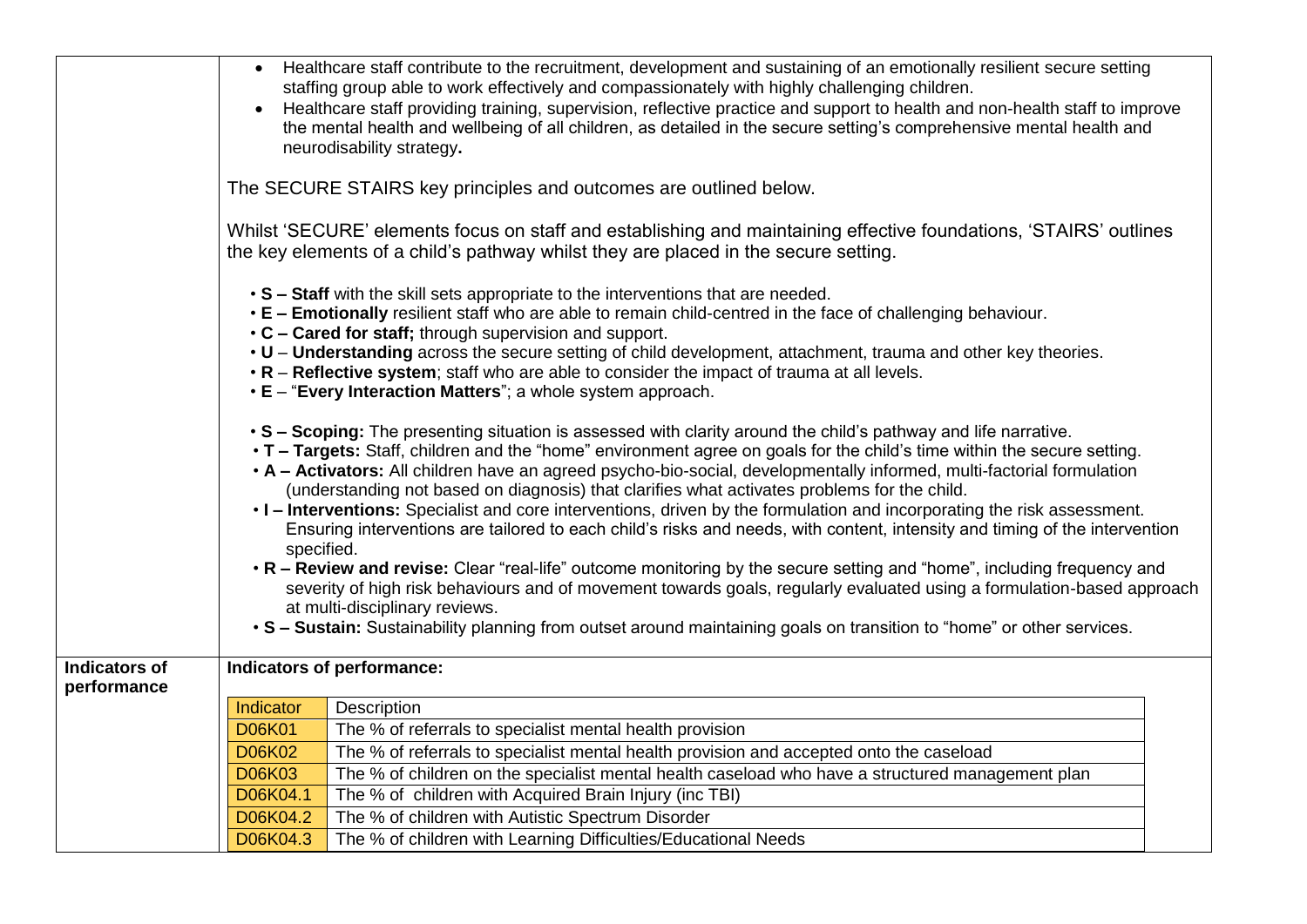|                                                       | D06K04.4               | The % of children with Learning Disability                                                                                                                                                                                                                                                                                                                                                                                                                                                                                           |  |
|-------------------------------------------------------|------------------------|--------------------------------------------------------------------------------------------------------------------------------------------------------------------------------------------------------------------------------------------------------------------------------------------------------------------------------------------------------------------------------------------------------------------------------------------------------------------------------------------------------------------------------------|--|
|                                                       | <b>D06K05</b>          | The % of children with Speech & Language Communication need(s)                                                                                                                                                                                                                                                                                                                                                                                                                                                                       |  |
|                                                       | <b>D06K06</b>          | The % of children at risk or presenting with self-harm injuries or suicidal ideation that have been assessed<br>by mental health within 12 hours                                                                                                                                                                                                                                                                                                                                                                                     |  |
|                                                       | <b>D06K07</b>          | The % of children on constant supervision that received a mental health assessment within 24 hours of<br>the notification of the constant supervision commencing                                                                                                                                                                                                                                                                                                                                                                     |  |
|                                                       | <b>D06K08</b>          | The % of children on constant supervision who have received a mental health assessment and have a<br>treatment care plan in place                                                                                                                                                                                                                                                                                                                                                                                                    |  |
|                                                       | <b>D06K10</b>          | The % of children separated from their main location who have had a healthcare plan within 24 hours of<br>admission                                                                                                                                                                                                                                                                                                                                                                                                                  |  |
|                                                       | D06K11                 | No. of children who are assessed for admission to hospital under Section 2 of the Mental Health Act and<br>detained                                                                                                                                                                                                                                                                                                                                                                                                                  |  |
|                                                       | <b>D06K12</b>          | No. of children who are assessed for admission to hospital under Section 3 of the Mental Health Act and<br>detained                                                                                                                                                                                                                                                                                                                                                                                                                  |  |
|                                                       | D06K12.1               | No. of children who are assessed for transfer under Section 47 of the Mental Health Act and transferred                                                                                                                                                                                                                                                                                                                                                                                                                              |  |
|                                                       | <b>D06K13</b>          | No. of children who were assessed for transfer under Section 47 of the Mental Health Act and are<br>awaiting transfer                                                                                                                                                                                                                                                                                                                                                                                                                |  |
|                                                       | D06K13.1               | No. of children who are assessed for transfer under Section 48 of the Mental Health Act and transferred                                                                                                                                                                                                                                                                                                                                                                                                                              |  |
|                                                       | <b>D06K14</b>          | No. of children whose transfer to hospital under the Mental Health Act was within 7 calendar days from<br>assessment                                                                                                                                                                                                                                                                                                                                                                                                                 |  |
|                                                       | <b>D06K15</b>          | No. of days children waited for transfer to hospital under the Mental Health Act                                                                                                                                                                                                                                                                                                                                                                                                                                                     |  |
|                                                       |                        |                                                                                                                                                                                                                                                                                                                                                                                                                                                                                                                                      |  |
| <b>Service</b><br>principles (aims<br>and objectives) |                        | The development of a whole establishment approach to health and wellbeing, including understanding and the promotion of<br>"every interaction matters", maximising opportunities to support children to address their needs, including increasing awareness<br>of mental health issues, emotional wellbeing and overall psychological understanding of child development, attachment and<br>trauma and their needs across the secure setting.                                                                                        |  |
|                                                       | and regularly updated. | Attention should be paid to the clear duties that the secure setting and staff have to the children in their care: to safeguard and<br>promote their welfare (see Overarching Specification), to promote their health and emotional wellbeing, and to take account of<br>their specific needs as children, making reasonable adjustments where required. Needs assessments should be documented                                                                                                                                      |  |
|                                                       | decision about them.   | Attention should be paid to the specific duties that local authorities have towards Looked After Children (LAC) in secure settings,<br>including those placed in secure accommodation: to safeguard and promote their welfare; to make use of relevant services for<br>these children in the same way that a parent/carer would; to take into account the wishes and feelings of children and their<br>parents/carers and to have regard to children's religion, racial origin, cultural and linguistic background before making any |  |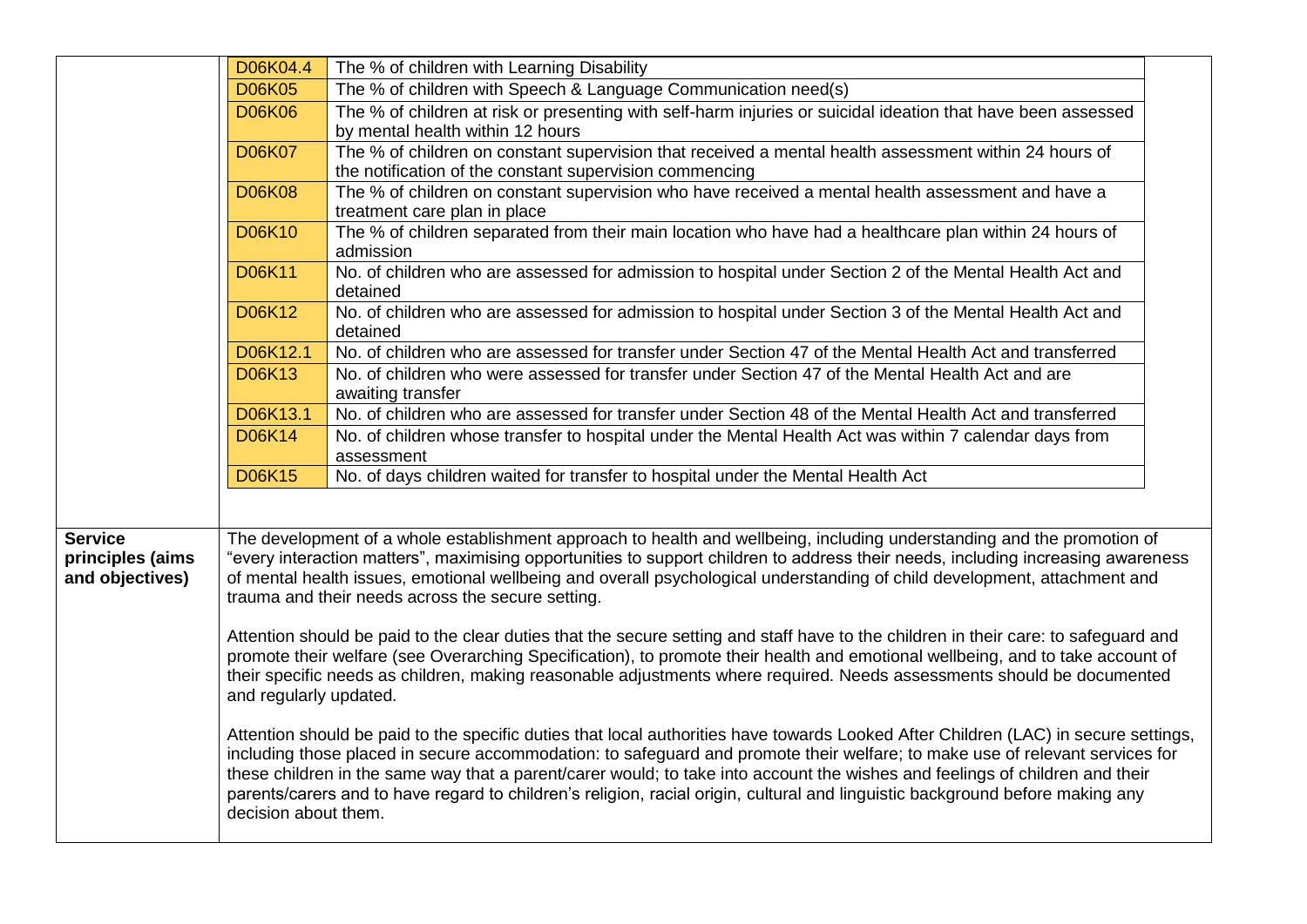|                                  | Individual care and treatment plans should be guided by a psychologically informed and multi-factorial formulation, developed<br>with the child, family/carers (where possible) and multi-agency professionals to ensure a shared understanding and collaborative<br>working. Any treatment/ interventions should reflect national clinical guidance, current evidence bases and should be sequenced<br>and co-ordinated according to the risk and need.                                                                                                                                                                                                                                                                   |
|----------------------------------|----------------------------------------------------------------------------------------------------------------------------------------------------------------------------------------------------------------------------------------------------------------------------------------------------------------------------------------------------------------------------------------------------------------------------------------------------------------------------------------------------------------------------------------------------------------------------------------------------------------------------------------------------------------------------------------------------------------------------|
|                                  | There should be effective information sharing systems (see Overarching Specification) in place between those providing mental<br>health interventions and those providing other types of interventions in the secure setting, as separation of record keeping and<br>poor communication make it impossible to provide a truly holistic service <sup>1</sup> .                                                                                                                                                                                                                                                                                                                                                              |
|                                  | There should be a weekly multi-disciplinary meeting to review the formulation-based care planning, understanding of the child<br>and the current active interventions and progress made. These meetings should be documented clearly.                                                                                                                                                                                                                                                                                                                                                                                                                                                                                      |
|                                  | Children, families/carers and communities should be requested, encouraged and supported to use their knowledge, experience<br>and insight to design and evaluate the services that are on offer, the way that they are delivered and their accessibility and<br>relevance, using a co-production approach. Services should work with families/carers and systems around the child, as far as<br>possible, to optimise family and system functioning.                                                                                                                                                                                                                                                                       |
|                                  | The child's rights should be respected and they should be given choices about their care wherever possible.                                                                                                                                                                                                                                                                                                                                                                                                                                                                                                                                                                                                                |
|                                  | There should always be consideration of the continuation of mental health pathways and other necessary services which would<br>impact on a child's emotional wellbeing. Services after a deprivation/restriction of liberty ends are vital in ensuring that any gains<br>made are sustained in a meaningful way following transition therefore effective communication is essential between services.<br>Transition and sustainability of any changes facilitated should be considered from initial formulation and through a formulation-<br>based approach at multi-disciplinary review during all stages of a child's stay.                                                                                             |
|                                  | Data collection relating to mental health needs, interventions and outcomes should be collected in the setting. Commissioners<br>should systematically require and providers provide, activity and outcomes data for the purpose of contract and performance<br>monitoring, contributing to national evaluations, national audit processes as well as case studies and quality audits. Healthcare<br>providers will be expected to submit data in line with national requirements to measure throughput as well as quality.<br>Services must be provided in a way that allows capacity and capability to respond to changes in health needs of children within<br>the secure setting or changes to national health policy. |
| Details on the<br>establishment  | For commissioner to fill in                                                                                                                                                                                                                                                                                                                                                                                                                                                                                                                                                                                                                                                                                                |
| (secure setting<br>capacity etc) |                                                                                                                                                                                                                                                                                                                                                                                                                                                                                                                                                                                                                                                                                                                            |
| Data on need                     | For commissioner to fill in                                                                                                                                                                                                                                                                                                                                                                                                                                                                                                                                                                                                                                                                                                |

<sup>1</sup> Healthy Children, Safer Communities, DH 2009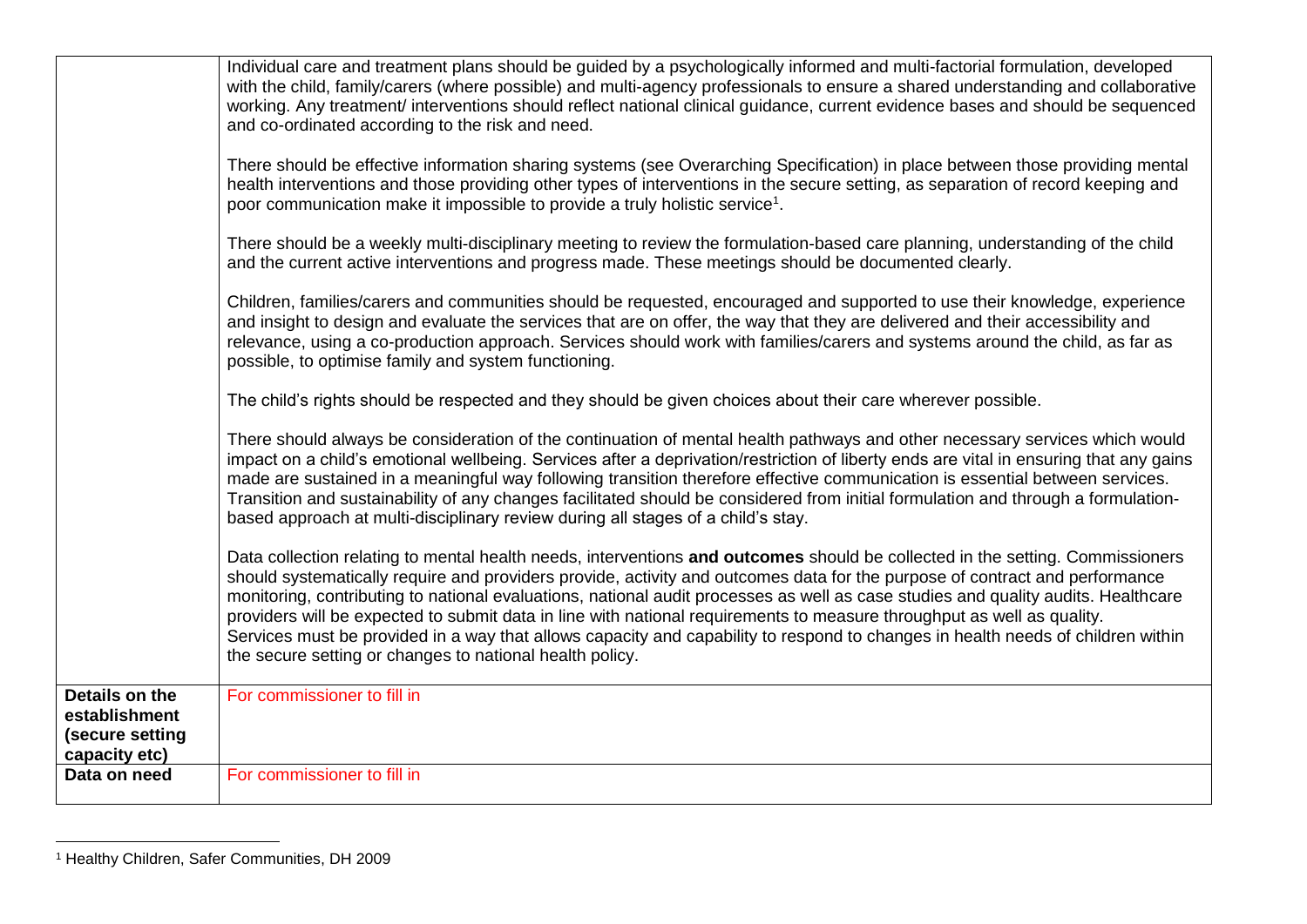| <b>Service</b>                | The mental health needs of children (all those under 18 years) in secure settings are known to be considerable, severe and                                                                                                                                                                                                                                                                                                                                                                                                                                                                                                                                                                                                                                                                                             |
|-------------------------------|------------------------------------------------------------------------------------------------------------------------------------------------------------------------------------------------------------------------------------------------------------------------------------------------------------------------------------------------------------------------------------------------------------------------------------------------------------------------------------------------------------------------------------------------------------------------------------------------------------------------------------------------------------------------------------------------------------------------------------------------------------------------------------------------------------------------|
| description and               | complex, with rates of psychosis, self-harm and suicide well above those of other children. There are high rates of Looked After                                                                                                                                                                                                                                                                                                                                                                                                                                                                                                                                                                                                                                                                                       |
| core expectations             | Children with histories of abuse, neglect and trauma and experience of separation and loss. There are complicating factors of                                                                                                                                                                                                                                                                                                                                                                                                                                                                                                                                                                                                                                                                                          |
| for meeting the               | substance misuse, neurodisabilities and learning difficulties, and of the children's distress and anxiety at being locked up and                                                                                                                                                                                                                                                                                                                                                                                                                                                                                                                                                                                                                                                                                       |
| emotional and                 | away from home <sup>2</sup> .                                                                                                                                                                                                                                                                                                                                                                                                                                                                                                                                                                                                                                                                                                                                                                                          |
| mental health                 |                                                                                                                                                                                                                                                                                                                                                                                                                                                                                                                                                                                                                                                                                                                                                                                                                        |
| needs of children<br>under 18 | The service should deliver a fully-embedded child and adolescent mental health service which meets the emotional and mental<br>health needs of all children accommodated within the secure setting, incorporating plans for both in-hours and "out of hours"3,<br>based on clinical need. The services within the secure setting should be visible both to staff and children and accessible both in<br>terms of venue and timings of sessions. Staff working in mental health services for children in secure settings should be trained<br>in child and adolescent development and mental health.                                                                                                                                                                                                                    |
|                               | The children are entitled to service provision that is at least equivalent to that available for children living in the community, within<br>the constraints of the secure environment. Social vulnerability factors of the cohort such as bereavement, loss, homelessness,<br>abuse, being a young parent, experience of bullying/harassment, exposure to domestic violence and other adverse childhood<br>experiences should be considered in assessing the level of mental health service provision required.                                                                                                                                                                                                                                                                                                       |
|                               | Strategic planning and commissioning of mental health services are particularly important for children held in secure settings<br>given their vulnerability and the opportunity for addressing their unmet health and welfare needs. Due to the short time frame that<br>may be available, the service should be designed to enable rapid assessment of previously undiagnosed mental health issues<br>and comprehensive assessment of overall emotional wellbeing resulting in a multi-factorial, psychologically-informed formulation<br>that can guide interventions for the child's stay in a secure setting. The strategic planning must also consider the links to services<br>following transition to the community, another secure setting or adult secure setting to ensure sustainability of any gains made. |
|                               | All children within the secure setting should be seen by and have access to a mental health service throughout their stay. Mental<br>health practitioners are named members of multi-disciplinary teams/support teams and embedded at each secure setting,<br>offering increased support to staff and children.                                                                                                                                                                                                                                                                                                                                                                                                                                                                                                        |
|                               | It should be clear to children what the mental health service comprises and who to talk to about it, in a format that is accessible to<br>those with low literacy levels, whose first language is not English or who have other learning or communication difficulties with<br>reasonable adjustments made where appropriate to ensure both communication and facilitation of service provision.                                                                                                                                                                                                                                                                                                                                                                                                                       |
|                               | All staff working directly with the children should have awareness of the mental health team and access to their support and<br>supervision as required.                                                                                                                                                                                                                                                                                                                                                                                                                                                                                                                                                                                                                                                               |
|                               | The multi-disciplinary team (MDT) should have expertise in the neurodevelopmental disorders and learning difficulties/disabilities<br>that children in secure settings can present with. The MDT should also have expertise in psychologically informed, multi-factorial<br>formulation.                                                                                                                                                                                                                                                                                                                                                                                                                                                                                                                               |

<sup>2</sup> Promoting mental health for children held in secure settings, DH 2007

<sup>3</sup> After 5pm and at weekends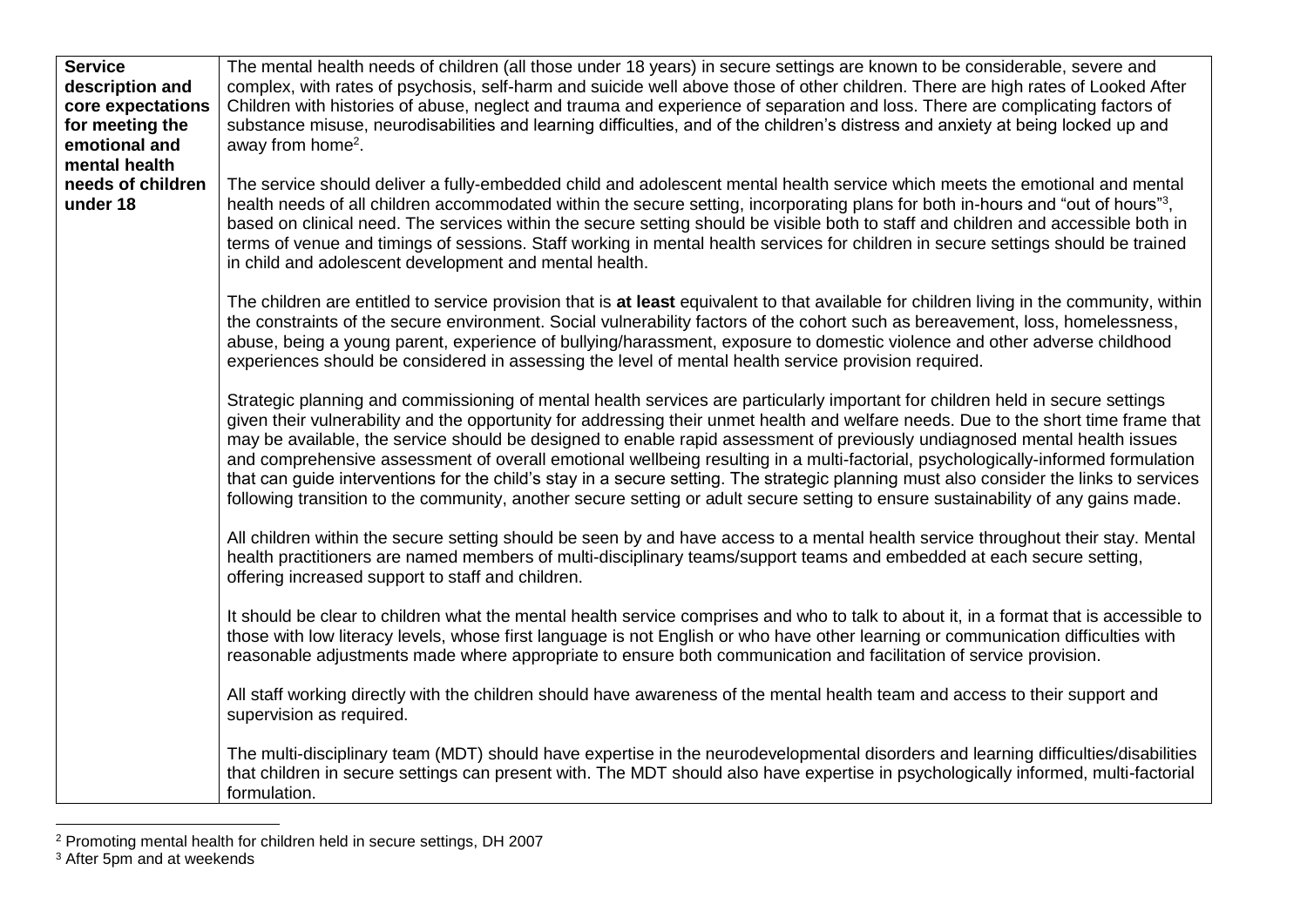Regular multi-disciplinary formulation meetings should take place chaired by the unit manager/senior residential staff member (as representative of the therapeutic parent) with representation from:

- Residential staff/ care worker/ custody care officer/ allocated officer;
- Mental health worker/ clinical psychologist;
- Case worker/ keyworker:
- Education liaison workers:
- Forensic psychology staff;
- Primary healthcare and/or substance misuse staff;
- Safeguarding staff.

The meetings should be used to compile each child's multi-factorial formulation (child's story), discuss each child's formulation and progress, ensure formulation-based care planning across the whole system, review targets, intervention plans, alignment and sequencing, and develop whole system understanding of the needs of all children.

Mental health services should offer sufficient support, regular supervision and reflective practice to staff (both within and external to health services) to ensure they feel cared for, are resilient and have an opportunity for reflection and understanding. This will enable staff to consolidate their training and a psychologically informed understanding of formulation, formulation-based care planning, 'every interaction matters', and reflective practice in promoting the best possible care for children within the secure setting.

Mental health staff should be part of any health promotion meetings and activities to promote health across the secure setting.

There should be a flexible needs-based model for structuring child and adolescent mental health services whilst in a secure setting and for care after transition from a secure placement, including transfer to inpatient or adult services. In secure settings, responding to children's mental health needs and any neuro-disability is crucial to meeting their overall needs.

Mental health awareness requires a whole establishment approach and would include:

- Age-appropriate information available to the child;
- Training in mental health awareness, child development and attachment, and trauma awareness should be available for staff across the secure setting (not just healthcare staff);
- Participation in health promotion activities across the secure setting;
- Expert contribution to case reviews:
- Promoting access to activities likely to benefit emotional health and wellbeing as informed by the multi-factorial, psychologically-informed formulation for each child (such as physical exercise, art etc). This includes providing advice on whether practice and policies are adversely affecting the emotional health and wellbeing of children in the secure setting;
- Systemic and individual support to the secure setting staff on assessment, formulation, formulation-based care planning, support and supervision of 'every interaction matters' interventions, applying theory to practice, and enabling reflective practice across the setting;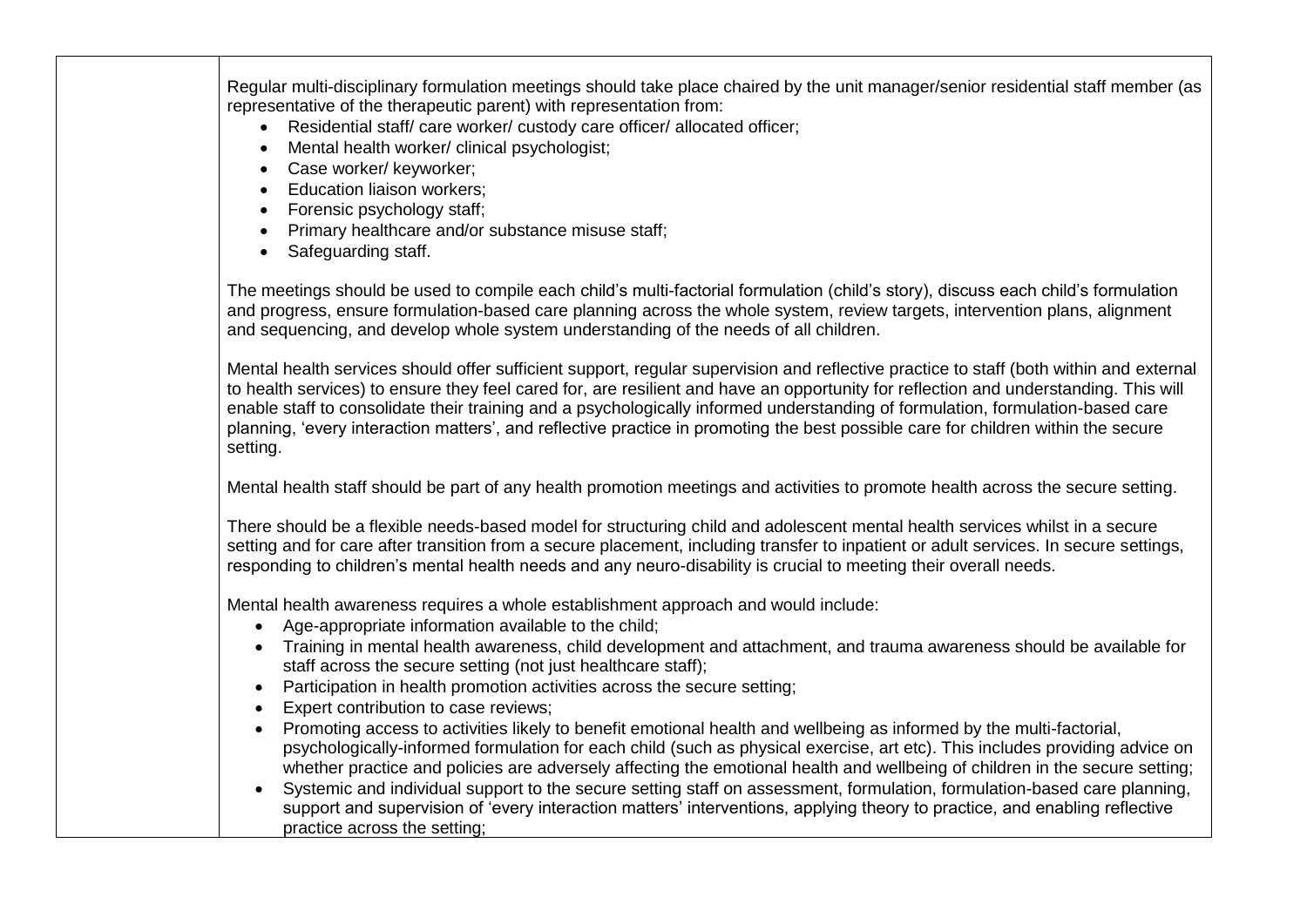- Providing local authorities and/or courts with information (where necessary) to help inform long term planning and placement decisions for children.
- Identifying and making reasonable adjustments to ensure appropriate care delivery where required.

Within the mental health team it is necessary for there to be sufficient senior clinician time to ensure psychologically-informed multi-factorial formulations are developed for each child and that these are used to plan and sequence interventions in a collaborative manner across all staff groups.

The senior clinician will be expected to have the skills and training to:

- 1. Oversee specialist assessments of all children based on complex data from a variety of sources including psychological and neuro-psychological tests, self-reported measures, rating scales, direct and indirect observations and semi-structured interviews with children, residential staff, family/carers and others involved in the child's care.
- 2. Oversee formulation and implementation of plans for the management and treatment of the issues leading to the decision to place the child in a secure setting, including formal psychological treatment where appropriate, based upon the child's needs, in the context of the family and wider system, with consideration of sustainability on transition, employing methods of proven efficacy.
- 3. Evaluate and make decisions about treatment options.
- 4. Ensure supervision of both health and secure setting staff, to support staff and assist in embedding training, applying theory to practice, a psychologically informed understanding of formulation, formulation-based care planning, 'every interaction matters' and reflective practice in promoting the best possible care for children within the secure setting.

**In addition** there will need to be sufficient staffing in place to provide access to the range of evidence-based specialist mental health interventions, both pharmacological and psychological, required by this group of children. Evidence for specialist mental health staffing levels needed to meet this requirement should be based on:

- Epidemiological and within-unit data regarding prevalence of particular presenting problems;
- National guidelines regarding evidence-based interventions (National Institute of Health and Care Excellence etc);
- National staffing guidance for Child and Adolescent Mental Health Services (British Psychological Society guidance on Using Applied Psychologists Effectively in the Delivery of CAMHS, Royal College of Psychiatrists' guidance on Building a Comprehensive CAMHS).

The CHAT (Comprehensive Health Assessment Tool) should be used as a reception health screen for all children entering the secure setting to assess individual health need and for those needing a full mental health assessment, this should be undertaken within CHAT timeframes. The data from CHAT can also be used as a starting point for population of a health and wellbeing needs assessment for the secure setting. The data from these assessments can be used to better inform the commissioning of health services in future. There should be a plan in place to ensure staff who will need to access CHAT are trained to use it and that new staff can be trained as part of their induction when other staff move on.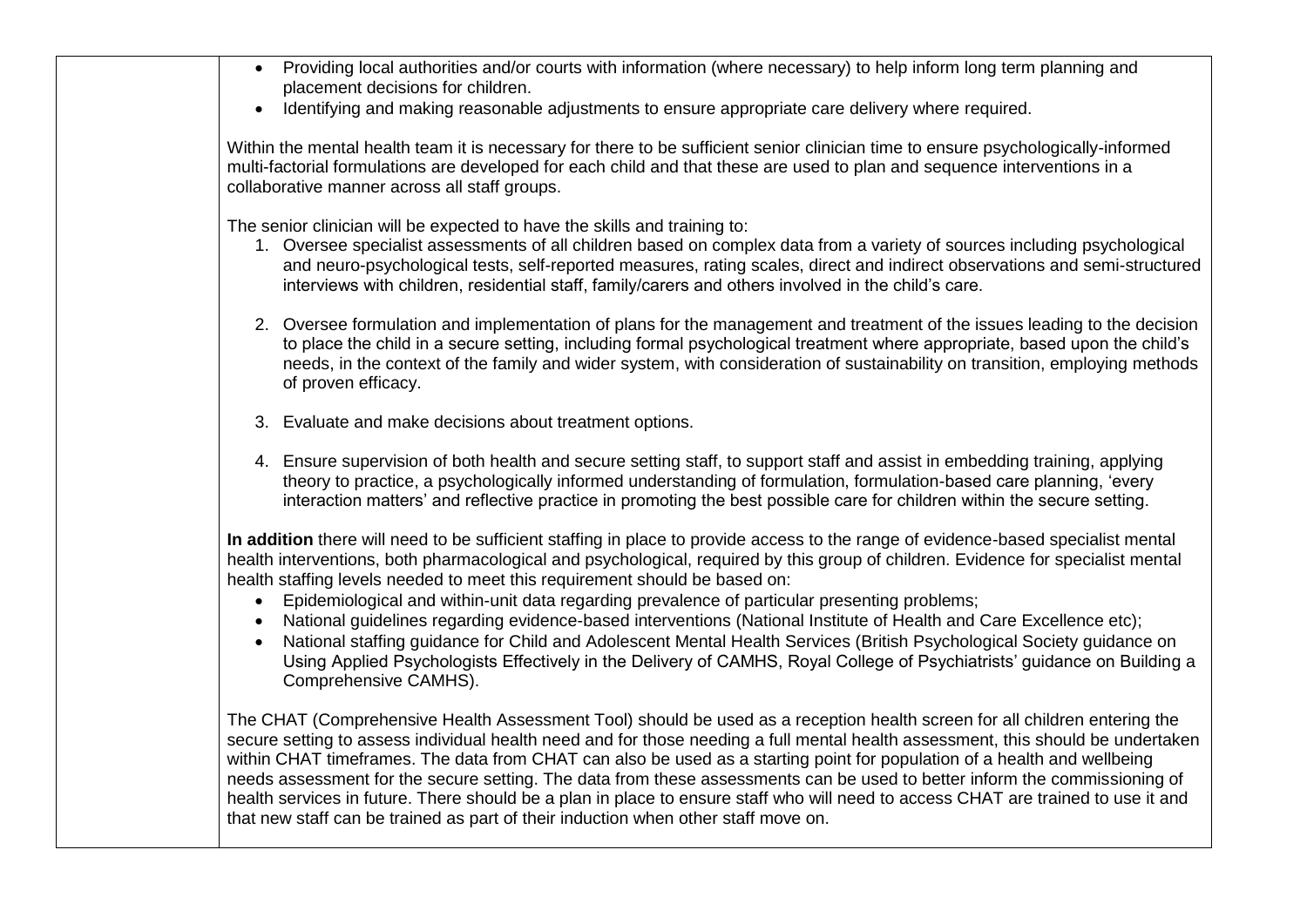|            | Healthcare Standards for Children and Young People in Secure Settings (2019):                                                                                             |
|------------|---------------------------------------------------------------------------------------------------------------------------------------------------------------------------|
|            | https://www.rcpch.ac.uk/sites/default/files/2019-                                                                                                                         |
|            | 06/rcpch_healthcare_standards_for_children_and_young_people_online1.2.pdf                                                                                                 |
|            | The standard for Mental Health and Neuro-disability Care and Intervention (Standard 8) is detailed in full below.                                                         |
|            | 8. Mental health and neurodisability care and intervention                                                                                                                |
|            | 8.1 Each secure setting has a comprehensive mental health and neurodisability (including speech, language and                                                             |
|            | communication) strategy outlining the contributions of all staff to supporting and improving the mental health and                                                        |
|            | wellbeing of children.                                                                                                                                                    |
|            | 8.1.1 The strategy incorporates a multi-disciplinary approach and is part of the secure setting's health strategy. (See 12.1).                                            |
|            | 8.2 The healthcare team includes a multi-disciplinary Children and Young People Mental Health Service (CYPMHS)                                                            |
|            | team appropriate to the needs of the children.                                                                                                                            |
|            | 8.2.1 The secure setting receives consultation, advice, supervision, support and training from the integrated CYPMHS team.                                                |
|            | 8.2.2 All children will have a psychologically underpinned formulation, from a multi-disciplinary team with a mental health                                               |
|            | practitioner embedded. Dedicated and timely access to psychiatric and psychological input is available from the integrated                                                |
|            | CYPMHS team, through which other professional services may be accessed. This may include occupational therapists,                                                         |
|            | speech and language therapists, primary mental health workers, a clinician with neuro-disability expertise and Community                                                  |
|            | Forensic CYMPHS <sup>4</sup> . (See 10.3.1).<br>8.2.3 There is a lead mental healthcare professional responsible for overseeing mental health provision within the secure |
| setting.   |                                                                                                                                                                           |
|            | 8.3 Before intervention begins, mental health and neurodisability need is assessed (see 4.5) and a healthcare plan is                                                     |
|            | developed (see 5.2).                                                                                                                                                      |
|            | 8.4 A range of evidence-based mental health interventions is offered and delivered according to individual needs.                                                         |
|            | 8.4.1 Care of children on medication with a diagnosis of serious mental illness and complex cases (taking account of                                                      |
|            | accumulating or multiple needs which may not individually meet thresholds) takes place within the Care Programme Approach                                                 |
|            | (CPA). The CPA is continued for those children subject to CPA on entry to the secure setting.                                                                             |
|            | 8.4.2 Practitioners actively engage parents/carers in care and interventions where appropriate.                                                                           |
|            | 8.4.3 Practitioners support children to take responsibility for their actions and nurture their independence as part of their                                             |
|            | therapeutic plan.                                                                                                                                                         |
|            | 8.4.4 Specific interventions are offered for managing severely difficult behaviour.                                                                                       |
|            | 8.4.5 Mental health services should be available to support children who have experienced violence, abuse and/or adverse                                                  |
|            | childhood experiences as clinically indicated. (See 4.5.2).                                                                                                               |
|            | 8.4.6 Specific evidence-based interventions are offered for addressing the root cause of, and managing, sexually harmful                                                  |
| behaviour. |                                                                                                                                                                           |
|            | 8.5 A range of evidence-based neurodisability interventions is offered and delivered according to individual needs.                                                       |
|            | 8.5.1 This includes, but is not limited to, interventions for the following:                                                                                              |
|            | • Traumatic brain injury;                                                                                                                                                 |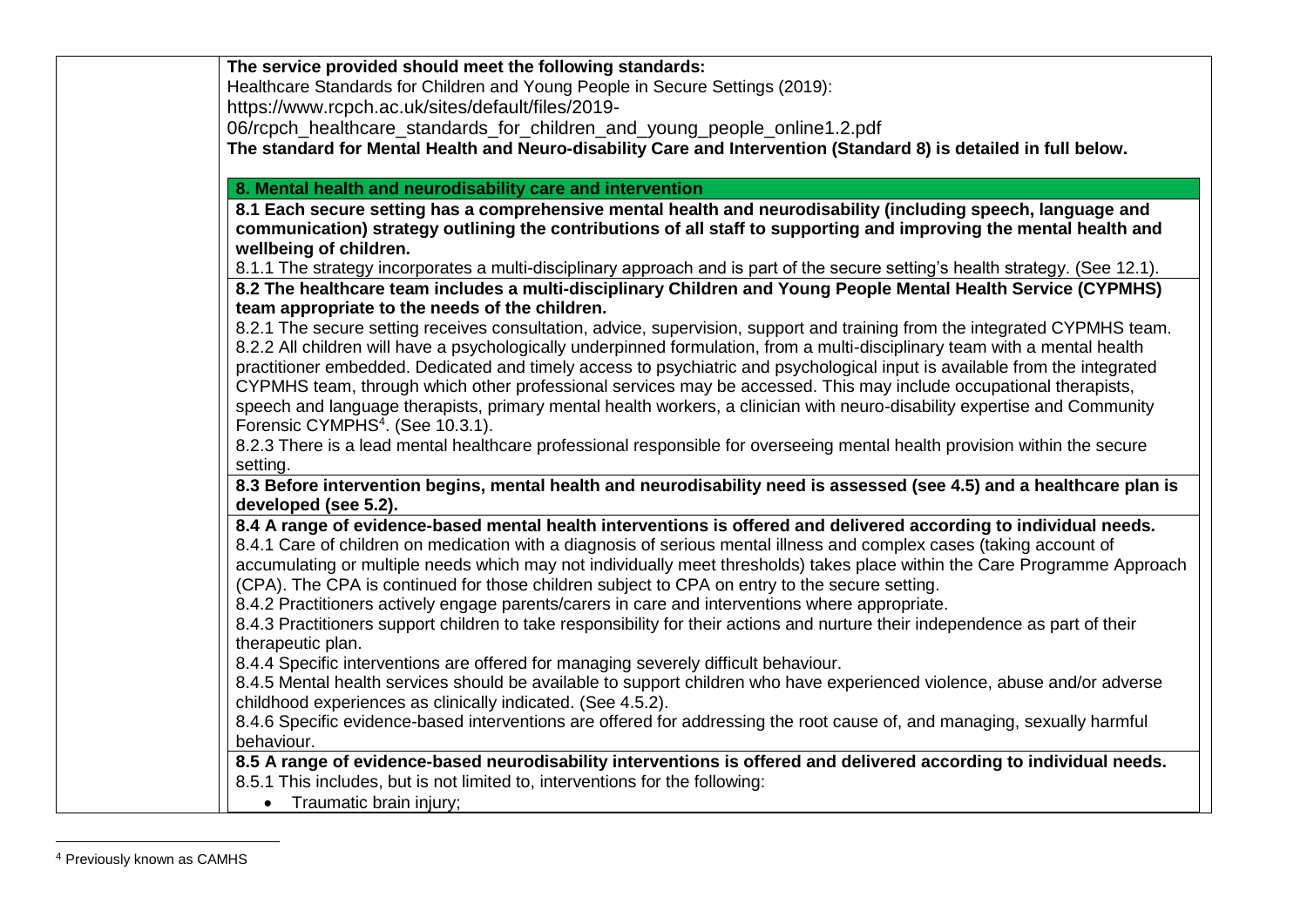|                      | • Speech, language and communication difficulties;                                                                                    |
|----------------------|---------------------------------------------------------------------------------------------------------------------------------------|
|                      | Attention deficit hyperactivity disorder;                                                                                             |
|                      | Learning disabilities and educational needs;                                                                                          |
|                      | • Autistic spectrum disorder.                                                                                                         |
|                      | 8.6 Children at risk of self-harm or suicide are provided with individual care and support.                                           |
|                      | 8.6.1 Personal factors or significant events which may trigger self-harm are identified in the child's healthcare plan and            |
|                      | discussed with all staff.                                                                                                             |
|                      | 8.6.2 A range of evidence-based interventions is offered and delivered to address the underlying causes of self-harming               |
|                      | behaviour.                                                                                                                            |
|                      | 8.6.3 All incidents of self-harm or attempts to self-harm are recorded and referred to the named safeguarding lead. (See 2.3).        |
|                      | 8.7 If clinically indicated, children identified with serious and complex problems, are transferred (under the Mental                 |
|                      | Health Act 1983) to inpatient units that meet their individual needs with effective continuing care. A care, education                |
|                      | and treatment review should be undertaken ahead of the move.                                                                          |
|                      | 8.7.1 The supporting CYPMHS team is aware of the referral criteria and process to access adolescent mental health in-patient          |
|                      | services and have contact details for their closest unit so potential referrals can be discussed at the earliest opportunity.         |
|                      |                                                                                                                                       |
| <b>Dependencies</b>  | Health commissioners and providers need awareness of the requirements of the relevant legislation and guidance governing              |
|                      | particular secure settings such as The Youth Offender Institution Rules 2000, The Secure Training Centre Rules 1998 and               |
|                      | National Minimum Standards for Children's Homes (See references below).                                                               |
|                      | Prescribing should be based on national guidance but may need to be adapted for use in a secure setting where medicines are           |
|                      | open to abuse or where they may pose a high risk of overdose. There should be a medicines management policy <sup>5</sup> . Clinicians |
|                      | should clearly document their decision making regarding medications and if departing from guidance, the rationale for this must       |
|                      | be recorded.                                                                                                                          |
| <b>Rights of the</b> | The United Nations Convention on the Rights of the Child (UNCRC) should underpin the specification.                                   |
| <b>Child</b>         | This is an international agreement that protects the rights of children and provides a child-centred framework for the development    |
|                      | of services to children. The UK Government ratified the UNCRC in 1991 and, by doing so, recognises children's rights to               |
|                      | expression and receiving information amongst other matters.                                                                           |
|                      | Children have said that they need:                                                                                                    |
|                      | Vigilance: to have adults notice when things are troubling them;                                                                      |
|                      | Understanding and action: to understand what is happening; to be heard and understood; and to have that understanding                 |
|                      | acted upon;                                                                                                                           |
|                      | Stability: to be able to develop an on-going stable relationship of trust with those helping them;                                    |
|                      | Respect: to be treated with the expectation that they are competent rather than not;                                                  |
|                      | Information and engagement: to be informed about and involved in procedures, decisions, concerns and plans;                           |
|                      | Explanation: to be informed of the outcome of assessments and decisions, and reasons be given when their views have                   |
|                      | not met with a positive response;                                                                                                     |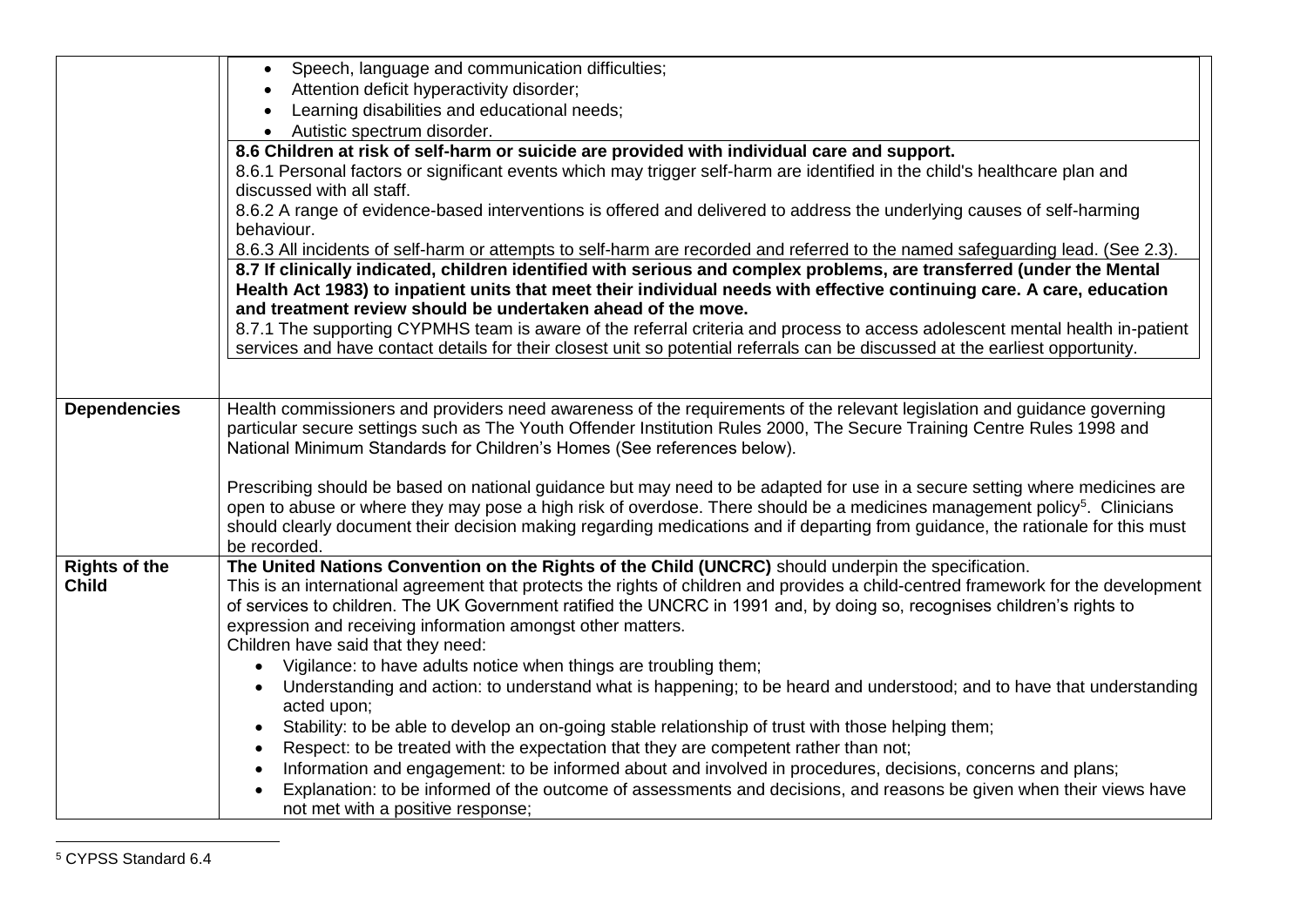|                                                                                                       | Support: to be provided with support in their own right as well as a member of their family;                                                                                                                                                                                                                                                                                                                                                                                                                                              |
|-------------------------------------------------------------------------------------------------------|-------------------------------------------------------------------------------------------------------------------------------------------------------------------------------------------------------------------------------------------------------------------------------------------------------------------------------------------------------------------------------------------------------------------------------------------------------------------------------------------------------------------------------------------|
|                                                                                                       | Advocacy: to be provided with advocacy to assist them in putting forward their views.                                                                                                                                                                                                                                                                                                                                                                                                                                                     |
| Safeguarding<br>children (Working<br><b>Together to</b><br><b>Safeguard</b><br><b>Children, 2018)</b> | Effective safeguarding arrangements in every local area should be underpinned by two key principles:<br>Safeguarding is everyone's responsibility. For services to be effective, each professional and organisation should play<br>their full part;<br>A child centred approach. For services to be effective they should be based on a clear understanding of the needs and<br>views of children.                                                                                                                                        |
|                                                                                                       | Safeguarding is everyone's responsibility.<br>Everyone who works with children has a responsibility for keeping them safe. No single professional can have a full picture of a<br>child's needs and circumstances and, if children and families are to receive the right help at the right time, everyone who comes<br>into contact with them has a role to play in identifying concerns, sharing information and taking prompt action.                                                                                                   |
|                                                                                                       | All those working with children should be alert to risk factors and signs and symptoms of child abuse, and follow local<br>safeguarding procedures where there is cause for concern. Working Together to Safeguard Children (HM Government 2018)<br>sets out how organisations should work together and the actions to be taken when abuse or neglect is known or suspected.<br>https://assets.publishing.service.gov.uk/government/uploads/system/uploads/attachment_data/file/729914/Working_Together_to<br>Safeguard_Children-2018.pdf |
|                                                                                                       | Safeguarding children in the secure setting is of critical importance. Secure settings must have current safeguarding policies and<br>procedures in place, which are subject to appropriate monitoring and review by a safeguarding committee and are legislatively<br>compliant. (See the Overarching Specification and Standard 2).                                                                                                                                                                                                     |
| <b>Useful links and guidance</b>                                                                      |                                                                                                                                                                                                                                                                                                                                                                                                                                                                                                                                           |
| <b>Relevant</b><br>legislation/links<br>to services for<br>children                                   | • Working Together to Safeguard Children (2018)<br>https://assets.publishing.service.gov.uk/government/uploads/system/uploads/attachment_data/file/729914/Working_Together_to<br>Safeguard_Children-2018.pdf                                                                                                                                                                                                                                                                                                                              |
|                                                                                                       | • Children Act (1989)<br>https://www.legislation.gov.uk/ukpga/1989/41/contents                                                                                                                                                                                                                                                                                                                                                                                                                                                            |
|                                                                                                       | Ensure compliance with Children Act 2004 Section 10 duty to co-operate to improve wellbeing and to safeguard and<br>promote the welfare of children.                                                                                                                                                                                                                                                                                                                                                                                      |
|                                                                                                       | Section 11 of the Children Act 2004 places duties on a range of organisations and individuals to ensure their functions,<br>and any services that they contract out to others, are discharged having regard to the need to safeguard and promote the<br>welfare of children.                                                                                                                                                                                                                                                              |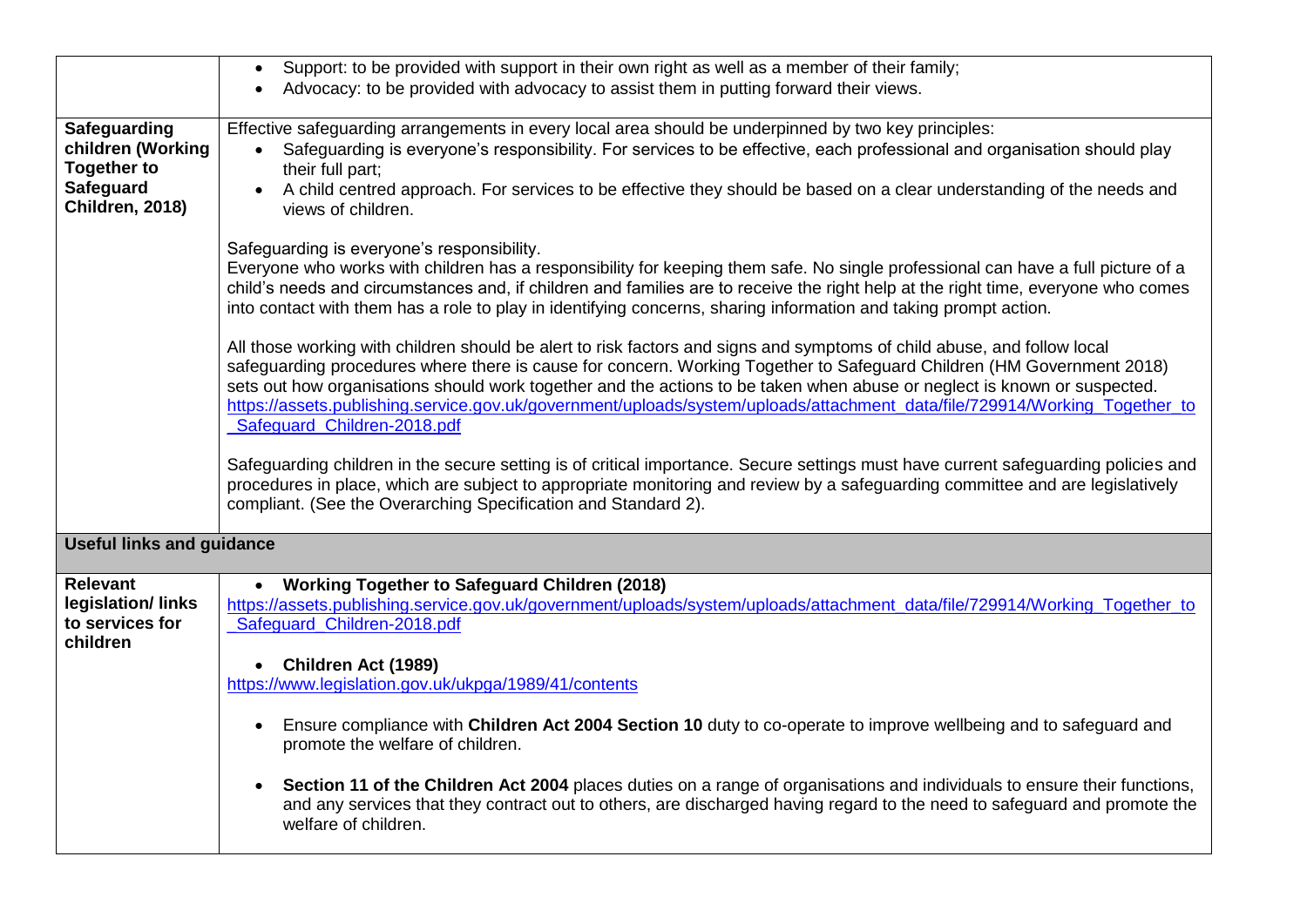|                       | Healthy Child Programme 0-5 (2009)<br>$\bullet$                                                                               |
|-----------------------|-------------------------------------------------------------------------------------------------------------------------------|
|                       | Pregnancy and the first five years.                                                                                           |
|                       | https://www.gov.uk/government/uploads/system/uploads/attachment_data/file/167998/Health_Child_Programme.pdf                   |
|                       |                                                                                                                               |
|                       | Healthy Child Programme 5-19 (2009)<br>$\bullet$                                                                              |
|                       | Young people 11-16 Healthy Child Programme schedule-universal and progressive programme provides an evidence                  |
|                       | based programme detailed as a good practice outline.                                                                          |
|                       |                                                                                                                               |
|                       | https://webarchive.nationalarchives.gov.uk/20130107105354/http:/www.dh.gov.uk/prod_consum_dh/groups/dh_digitalassets/doc      |
|                       | uments/digitalasset/dh_108866.pdf                                                                                             |
|                       |                                                                                                                               |
|                       | • Health Child Programme 0-19: Health visitor and school nurse commissioning                                                  |
|                       | https://assets.publishing.service.gov.uk/government/uploads/system/uploads/attachment data/file/686928/best start in life and |
|                       | beyond_commissioning_guidance_1.pdf                                                                                           |
|                       |                                                                                                                               |
|                       | • Special educational needs and disability code of practice: 0-25 years                                                       |
|                       |                                                                                                                               |
|                       | Statutory guidance for organisations which work with and support children and young people who have special educational       |
|                       | needs or disabilities (2015)                                                                                                  |
|                       | https://assets.publishing.service.gov.uk/government/uploads/system/uploads/attachment_data/file/398815/SEND_Code_of_Pract     |
|                       | ice_January_2015.pdf                                                                                                          |
|                       |                                                                                                                               |
|                       | Guidance for health services for children and young people with Special Educational Needs and Disability<br>$\bullet$         |
|                       | (SEND) (2018)                                                                                                                 |
|                       | https://www.england.nhs.uk/wp-content/uploads/2018/07/send-health-services-children-young-people.pdf                          |
|                       |                                                                                                                               |
|                       | • Mental Health Act (1983)                                                                                                    |
|                       | https://www.legislation.gov.uk/ukpga/1983/20/contents                                                                         |
|                       |                                                                                                                               |
|                       |                                                                                                                               |
|                       | <b>Mental Health Act Code of Practice (1983)</b><br>$\bullet$                                                                 |
|                       | https://www.gov.uk/government/publications/code-of-practice-mental-health-act-1983                                            |
|                       |                                                                                                                               |
| <b>Relevant</b>       | Alongside the Healthcare Standards for Children and Young People in Secure Settings (2019) (www.rcpch.ac.uk/cypss)            |
| <b>Inspection</b>     | providers also need to ensure compliance with the relevant inspection framework for the secure setting i.e. YOIs, STCs and    |
| <b>Frameworks for</b> | SCH <sub>s.</sub>                                                                                                             |
| secure settings       | The relevant inspection framework should be frequently reviewed as part of all multi-disciplinary team meetings to address    |
|                       | recommendations and ensure all areas for improvement are being progressed.                                                    |
|                       |                                                                                                                               |
|                       | Each secure setting is inspected on an annual basis.                                                                          |
|                       |                                                                                                                               |
|                       | HMIP Inspections for Young Offender's Institutions framework                                                                  |
|                       | https://www.justiceinspectorates.gov.uk/hmiprisons/wp-content/uploads/sites/4/2019/03/INSPECTION-FRAMEWORK-                   |
|                       | 2019.pdf                                                                                                                      |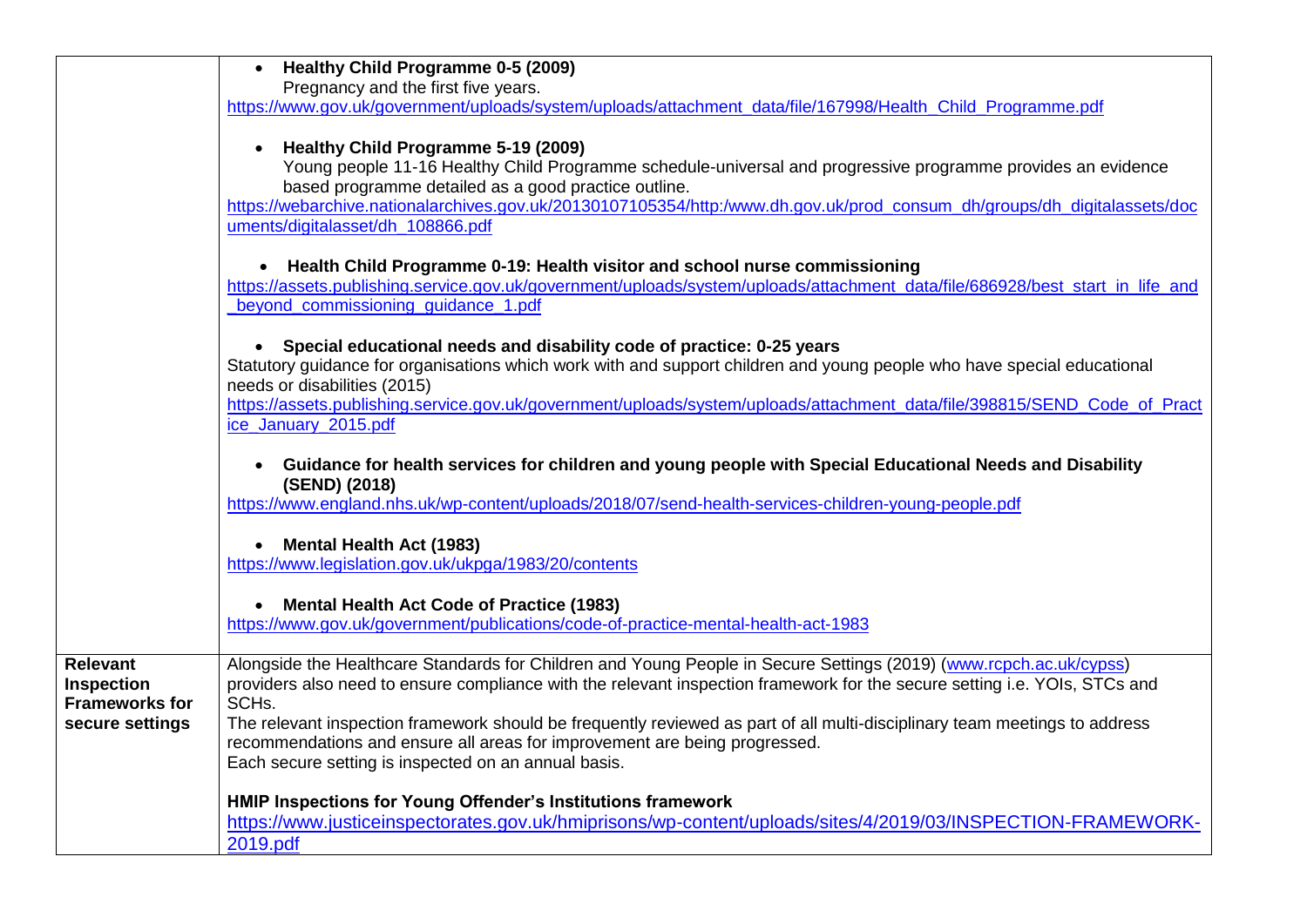Her Majesty's Inspectorate of Prisons (HMIP) is an independent statutory organisation which reports on the treatment and conditions of those detained in young offender institutions.

HMIP inspects Young Offender Institutions for children under age 18 annually. HMIP works jointly with other inspectorates such as the Office for Standards in Education, Children's Services and Skills (Ofsted), Care Quality Commission (CQC) and the Royal Pharmaceutical Society. This joint work ensures expert knowledge is deployed on inspections and avoids multiple inspection visits.

Inspections carried out by HMIP contribute to the UK's response to its international obligations under the Optional Protocol to the UN Convention against Torture and other Cruel Inhuman or Degrading Punishment (OPCAT). OPCAT requires that all places of detention are visited regularly by independent bodies, known as the National Preventive Mechanism (NPM), which monitors the treatment of and conditions for detainees. HMIP is one of several bodies making up the NPM in the UK.

All HMIP reports include a summary of an establishment's performance against the model of a healthy prison. The four tests of a healthy prison are:

- **Safety:** children, particularly the most vulnerable, are held safely;
- **Respect:** children are treated with respect for their human dignity;
- **Purposeful activity:** children are able and expected to engage in activity that is likely to benefit them;
- **Resettlement:** children are prepared for their release into the community and helped to reduce the likelihood of reoffending.

Under each test HMIP makes an assessment of outcomes for children and therefore of the establishment's overall performance against the test. In some cases this performance will be affected by matters outside the establishment's direct control which need to be addressed nationally.

Further detail of the criteria under each of these tests for Young Offender Institutions for children under 18 can be found online. [https://www.justiceinspectorates.gov.uk/hmiprisons/wp-content/uploads/sites/4/2018/11/Childrens-Expectations-FINAL-261118-](https://www.justiceinspectorates.gov.uk/hmiprisons/wp-content/uploads/sites/4/2018/11/Childrens-Expectations-FINAL-261118-2.pdf) [2.pdf](https://www.justiceinspectorates.gov.uk/hmiprisons/wp-content/uploads/sites/4/2018/11/Childrens-Expectations-FINAL-261118-2.pdf)

#### **Joint Inspections of Secure Training Centres**

The framework for inspections of Secure Training Centres (STCs) is available at: <http://ofsted.gov.uk/resources/inspections-of-secure-training-centres-framework-for-inspecting> Please note the STC inspection framework is currently under review. A new framework will be published in April 2019.

The inspection of Secure Training Centres is undertaken jointly by Ofsted, HMIP and CQC in consultation with the Youth Custody Service for England and Wales, and the Ministry of Justice. Each Secure Training Centre is subject to an annual inspection in accordance with a service level agreement with the Youth Custody Service and Ministry of Justice, acting on behalf of the Secretary of State for Justice.

The timing of an inspection is influenced by an assessment of:

• The outcomes of previous inspections: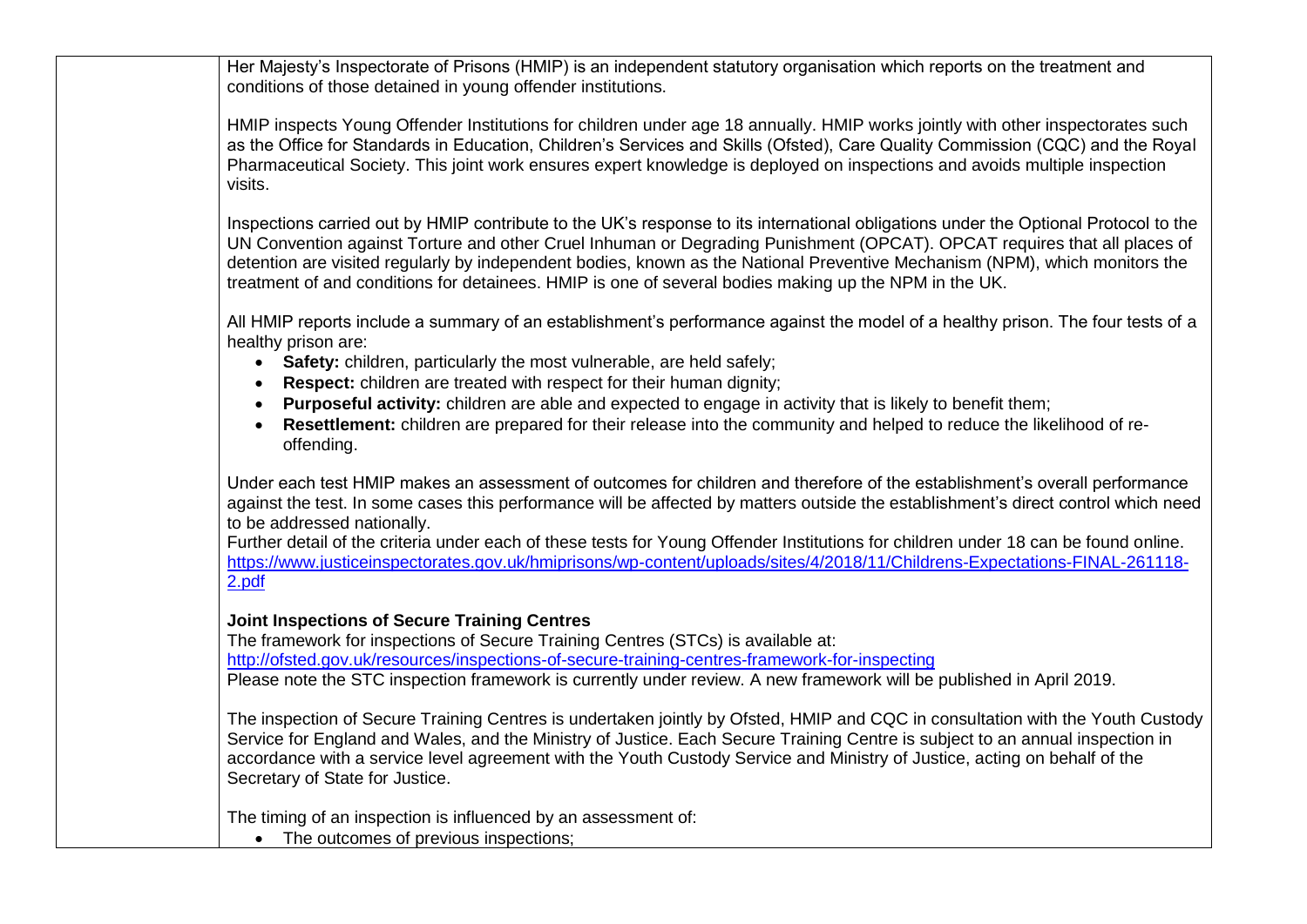- Advice or information provided to the inspectorates by the Secretary of State, the Ministry of Justice and/or the Youth Custody Service;
- Other relevant information received by Ofsted, HMIP or CQC.

Where there are significant concerns about a secure training centre between the annual inspections, an additional inspection may be carried out if requested by the Ministry of Justice and/or Youth Custody Service.

The inspection framework includes evaluation criteria to describe what "good" looks like in the judgement of overall effectiveness, taking into account:

- o Safety of children;
- o Promoting positive behaviour;
- o Care of children;
- o Achievement of children;
- o Resettlement of children;
- o Health of children;
- o Effectiveness of leaders and managers.

The experiences and progress of children in all areas of their lives are central to the inspection.

Inspectors use the descriptors of good as the benchmark against which to grade and judge performance.

Inspectors make their judgements on a four-point scale:

- 1. Outstanding
- 2. Good
- 3. Requires improvement
- 4. Inadequate.

#### **Ofsted Inspections of Secure Children's Homes:**

Ofsted uses the Social Care Common Inspection Framework (SCCIF) for the inspections of Secure Children's Homes. [https://www.gov.uk/guidance/social-care-common-inspection-framework-sccif-children-s-homes-including-secure-children-s](https://www.gov.uk/guidance/social-care-common-inspection-framework-sccif-children-s-homes-including-secure-children-s-homes)[homes](https://www.gov.uk/guidance/social-care-common-inspection-framework-sccif-children-s-homes-including-secure-children-s-homes)

For full inspections of secure children's homes, Ofsted will be assisted by an inspector from CQC in Ofsted's evaluation of health services provided for children. For interim inspections of secure children's homes, Ofsted may request the assistance of a CQC inspector if there are health related matters where the inspection would benefit from CQC's input. CQC is responsible for regulating registered healthcare providers.

Inspections under SCCIF make judgements on overall experiences and progress of children, taking into account:

- How well children are helped and protected;
- The effectiveness of leaders and managers;
- Outcomes in education and related learning activities.

Inspectors will use the descriptions of what "good" looks like as the benchmarks against which to grade and judge performance.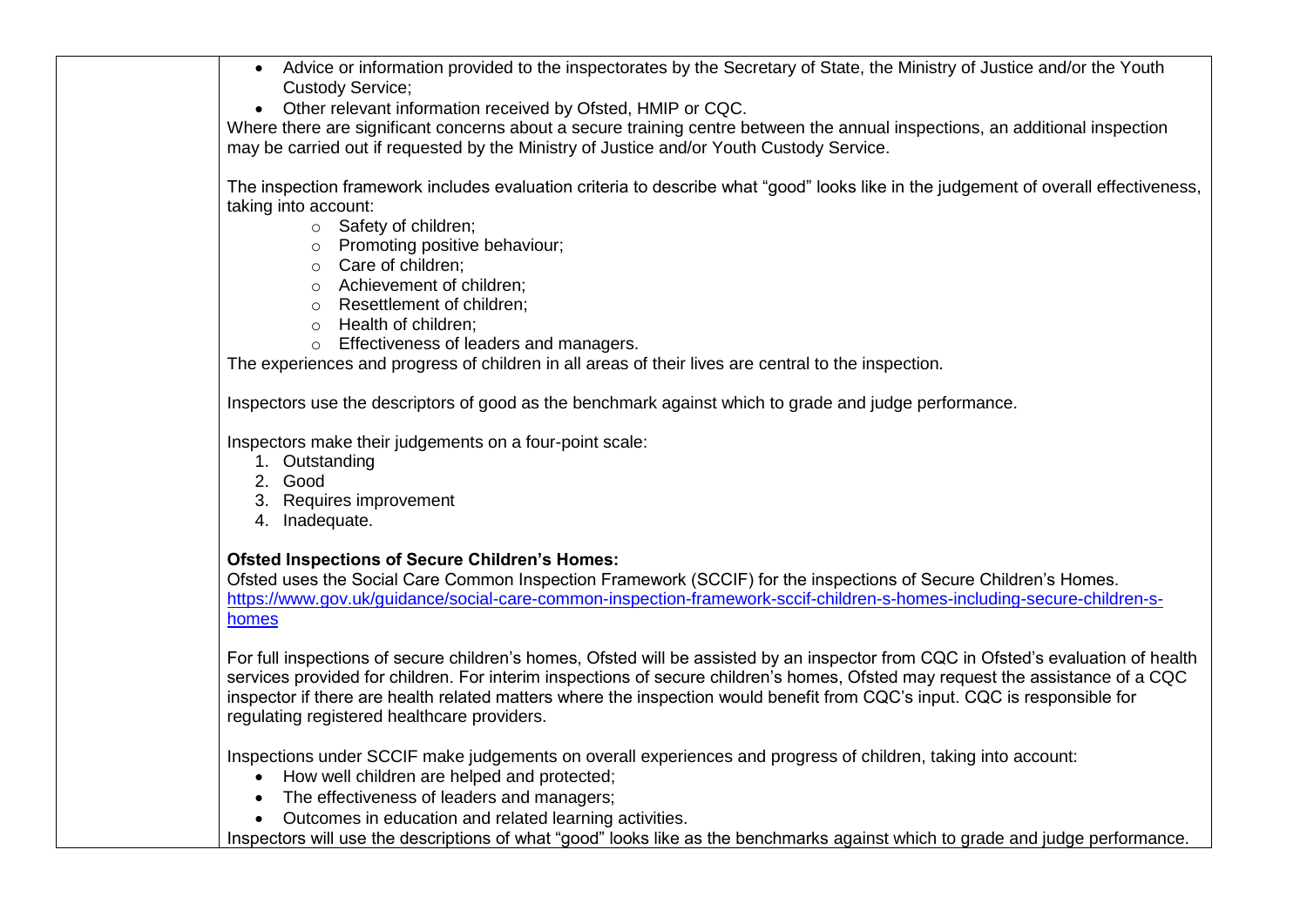| The areas of required evidence and what "good" looks like are set out in chapter five of the SCCIF.                                                                                                                                                                                                                                                                                                                                                                                                                                                                                                                      |
|--------------------------------------------------------------------------------------------------------------------------------------------------------------------------------------------------------------------------------------------------------------------------------------------------------------------------------------------------------------------------------------------------------------------------------------------------------------------------------------------------------------------------------------------------------------------------------------------------------------------------|
| Inspectors will make their judgements on a four-point scale:<br>1. Outstanding<br>2. Good<br>3. Requires improvement<br>4. Inadequate.                                                                                                                                                                                                                                                                                                                                                                                                                                                                                   |
| <b>Inspections of Secure Schools</b>                                                                                                                                                                                                                                                                                                                                                                                                                                                                                                                                                                                     |
| At the time of creating these specifications the inspection framework for Secure Schools was not yet confirmed.                                                                                                                                                                                                                                                                                                                                                                                                                                                                                                          |
| Five Year Forward View for Mental Health (2016)<br>https://www.england.nhs.uk/wp-content/uploads/2016/02/Mental-Health-Taskforce-FYFV-final.pdf                                                                                                                                                                                                                                                                                                                                                                                                                                                                          |
| Future in Mind: promoting, protecting and improving our children and young people's mental health and wellbeing<br>(2012)                                                                                                                                                                                                                                                                                                                                                                                                                                                                                                |
| http://www.gov.uk/government/uploads/system/uploads/attachment_data/file/414024/Childrens_Mental_Health.pdf                                                                                                                                                                                                                                                                                                                                                                                                                                                                                                              |
| <b>THRIVE Framework for Children and Young People</b><br>https://www.annafreud.org/media/3214/thrive-elaborated-2nd-edition29042016.pdf                                                                                                                                                                                                                                                                                                                                                                                                                                                                                  |
| One example of mental health services is the THRIVE model, which helps to implement a whole system approach. The<br>framework outlines groups of children and the sort of support they may need, drawing a clearer distinction between treatment on<br>one hand and support on another. The model conceptualised five needs-based groupings for children with mental health issues<br>and their families:                                                                                                                                                                                                                |
| Thriving – prevention and promotion;<br>$\bullet$                                                                                                                                                                                                                                                                                                                                                                                                                                                                                                                                                                        |
| Getting advice - signposting, self-management and one of contact;<br>Getting help - goals focused, evidence informed and outcomes focused intervention;                                                                                                                                                                                                                                                                                                                                                                                                                                                                  |
| Getting more help - extensive treatment;                                                                                                                                                                                                                                                                                                                                                                                                                                                                                                                                                                                 |
| Getting risk support - risk management and crisis response.                                                                                                                                                                                                                                                                                                                                                                                                                                                                                                                                                              |
| The Children and Young People Secure Estate National Partnership Agreement (2018)<br>https://www.england.nhs.uk/publication/the-children-and-young-people-secure-estate-national-partnership-agreement/                                                                                                                                                                                                                                                                                                                                                                                                                  |
| <b>Healthy Children, Safer Communities (2009)</b><br>http://webarchive.nationalarchives.gov.uk/20130107105354/http://www.dh.gov.uk/prod_consum_dh/groups/dh_digitalassets/doc<br>uments/digitalasset/dh 109772.pdf<br>Mental health problems in children do not manifest themselves as clearly as they do in adults. They can emerge in ways that are<br>less easily defined or diagnosed – for example, through behaviour problems, emotional difficulties, substance misuse or self-<br>harm. This can lead to underestimates of the extent of mental health problems in certain groups of children. The mental health |
|                                                                                                                                                                                                                                                                                                                                                                                                                                                                                                                                                                                                                          |